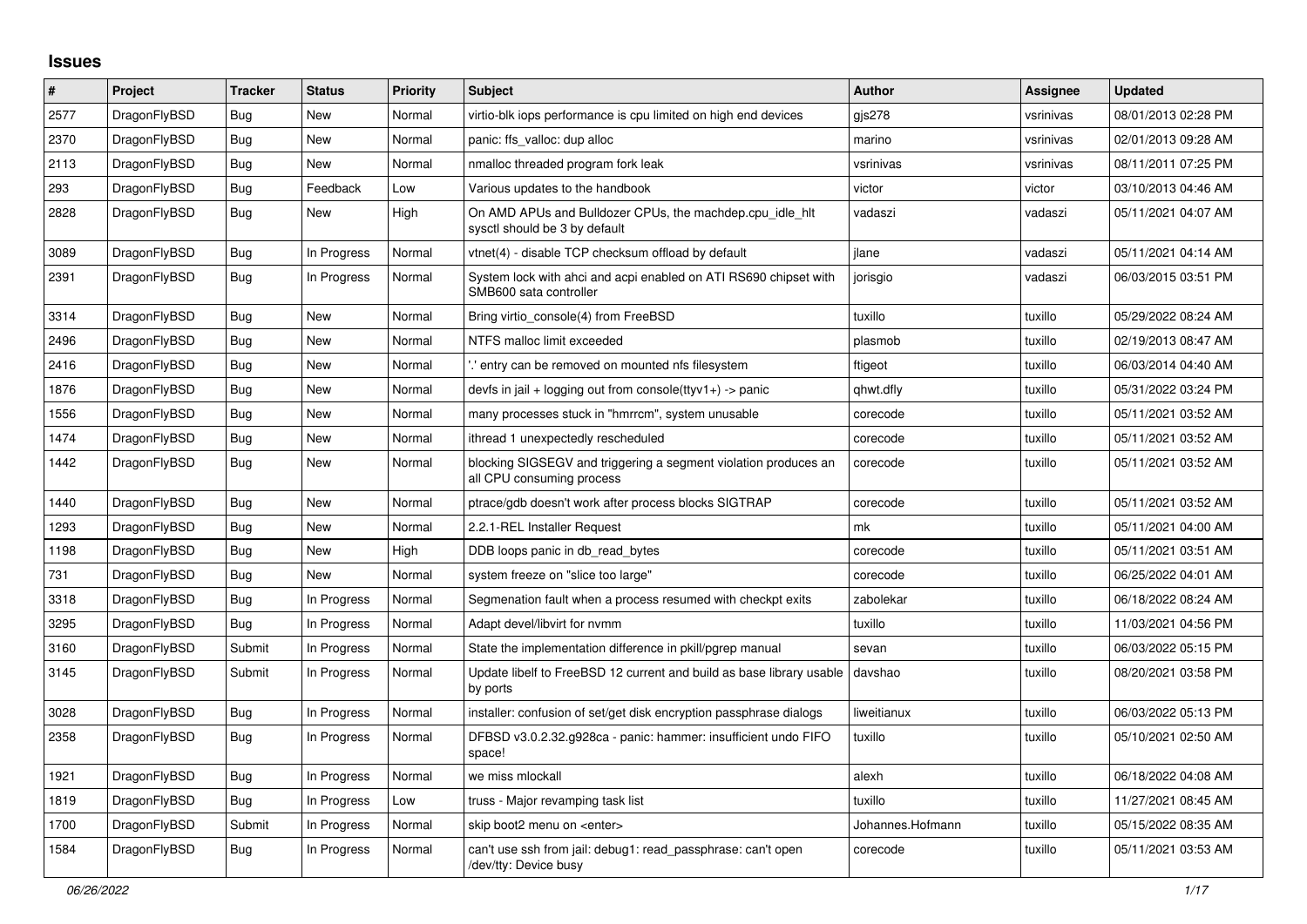| $\sharp$ | Project      | <b>Tracker</b> | <b>Status</b> | <b>Priority</b> | Subject                                                                                    | <b>Author</b>  | Assignee | <b>Updated</b>      |
|----------|--------------|----------------|---------------|-----------------|--------------------------------------------------------------------------------------------|----------------|----------|---------------------|
| 1583     | DragonFlyBSD | Bug            | In Progress   | Normal          | panic: assertion: cursor->trans->sync_lock_refs > 0 in<br>hammer_recover_cursor            | corecode       | tuxillo  | 05/11/2021 03:53 AM |
| 1547     | DragonFlyBSD | Bug            | In Progress   | Normal          | disklabel64 automatic sizing                                                               | corecode       | tuxillo  | 05/11/2021 03:52 AM |
| 1528     | DragonFlyBSD | <b>Bug</b>     | In Progress   | Normal          | ktrace does not show proper return values for pipe(2)                                      | corecode       | tuxillo  | 05/11/2021 03:52 AM |
| 1475     | DragonFlyBSD | Bug            | In Progress   | Normal          | kernel blocks with low memory and syscons setting a high res mode<br>/ scrollback          | corecode       | tuxillo  | 05/11/2021 03:52 AM |
| 1469     | DragonFlyBSD | <b>Bug</b>     | In Progress   | Normal          | Hammer history security concern                                                            | corecode       | tuxillo  | 05/11/2021 03:52 AM |
| 1390     | DragonFlyBSD | <b>Bug</b>     | In Progress   | Normal          | Use id_t type for {get,set}priority()                                                      | Anonymous      | tuxillo  | 07/05/2019 02:18 AM |
| 1030     | DragonFlyBSD | <b>Bug</b>     | In Progress   | Normal          | msdosfs umount panic                                                                       | corecode       | tuxillo  | 05/11/2021 03:51 AM |
| 998      | DragonFlyBSD | Bug            | In Progress   | Normal          | Unconfiguring a vn while it is mounted                                                     | rumcic         | tuxillo  | 05/11/2021 04:00 AM |
| 781      | DragonFlyBSD | <b>Bug</b>     | In Progress   | Normal          | fdisk uses wrong geometry on usb flash drives                                              | corecode       | tuxillo  | 05/11/2021 03:50 AM |
| 742      | DragonFlyBSD | Bug            | In Progress   | Normal          | umount problems with multiple mounts                                                       | corecode       | tuxillo  | 06/25/2022 04:02 AM |
| 3205     | DragonFlyBSD | <b>Bug</b>     | Feedback      | High            | Go compiler net test failing                                                               | t dfbsd        | tuxillo  | 05/10/2021 02:45 AM |
| 2721     | DragonFlyBSD | Submit         | Feedback      | Low             | Some few zalloc calls to objcache ones replacements                                        | dclink         | tuxillo  | 05/11/2021 04:08 AM |
| 2717     | DragonFlyBSD | Submit         | Feedback      | Normal          | Out of range numeric handling                                                              | dclink         | tuxillo  | 05/11/2021 04:08 AM |
| 2438     | DragonFlyBSD | Submit         | Feedback      | Normal          | <b>TRIM</b> fixes                                                                          | Anonymous      | tuxillo  | 05/11/2021 03:45 AM |
| 1587     | DragonFlyBSD | <b>Bug</b>     | Feedback      | Normal          | can't gdb across fork                                                                      | corecode       | tuxillo  | 05/11/2021 03:54 AM |
| 1579     | DragonFlyBSD | Bug            | Feedback      | Normal          | dfly 2.4.1 does not like HP DL360G4p and Smart Array 6400 with<br>MSA20                    | tomaz.borstnar | tuxillo  | 06/02/2014 02:44 PM |
| 1428     | DragonFlyBSD | Bug            | Feedback      | Low             | POSIX.1e implementation is too old                                                         | hasso          | tuxillo  | 05/11/2021 04:00 AM |
| 1397     | DragonFlyBSD | Bug            | Feedback      | Normal          | jobs -I output inconsistency when called from script                                       | Anonymous      | tuxillo  | 05/15/2022 05:07 AM |
| 1287     | DragonFlyBSD | <b>Bug</b>     | Feedback      | Normal          | altq configuration doesn't work                                                            | corecode       | tuxillo  | 05/11/2021 03:51 AM |
| 911      | DragonFlyBSD | Bug            | Feedback      | Normal          | kldload/kernel linker can exceed malloc reserve and panic system                           | corecode       | tuxillo  | 05/11/2021 03:51 AM |
| 901      | DragonFlyBSD | <b>Bug</b>     | Feedback      | Normal          | route show needs to get data from all cpus                                                 | corecode       | tuxillo  | 05/11/2021 03:50 AM |
| 847      | DragonFlyBSD | <b>Bug</b>     | Feedback      | Normal          | processes getting stuck on mount point                                                     | corecode       | tuxillo  | 05/11/2021 03:50 AM |
| 2585     | DragonFlyBSD | Bug            | New           | Normal          | Dfly 3.4.3 on ESXi 5.1, HP Smart Array P410 passthrough<br>recognised, but not functioning | yggdrasil      | swildner | 05/09/2022 08:14 AM |
| 2265     | DragonFlyBSD | Bug            | <b>New</b>    | Normal          | mbsrtowcs does not properly handle invalid mbstate_t in ps                                 | c.turner1      | swildner | 01/10/2012 07:56 PM |
| 2252     | DragonFlyBSD | <b>Bug</b>     | New           | Low             | snd hda not useable if loaded via /boot/loader.conf                                        | xbit           | swildner | 12/14/2011 12:23 AM |
| 1714     | DragonFlyBSD | <b>Bug</b>     | New           | Low             | hwpmc                                                                                      | alexh          | swildner | 08/18/2012 02:03 PM |
| 341      | DragonFlyBSD | <b>Bug</b>     | <b>New</b>    | Normal          | Vinum erroneously repors devices as busy                                                   | corecode       | swildner | 01/21/2012 04:50 AM |
| 1769     | DragonFlyBSD | <b>Bug</b>     | New           | Normal          | panic: assertion: tp->tt_msg->tt_cpuid == mycpuid in<br>tcp_callout_active                 | pavalos        | sig      | 05/15/2022 11:07 AM |
| 1532     | DragonFlyBSD | Bug            | New           | Low             | jemalloc doesn't work on DragonFly                                                         | hasso          | sjg      | 08/02/2011 01:14 AM |
| 1302     | DragonFlyBSD | <b>Bug</b>     | In Progress   | Normal          | Checkpoint regression?                                                                     | sjg            | sjg      | 07/10/2013 05:22 PM |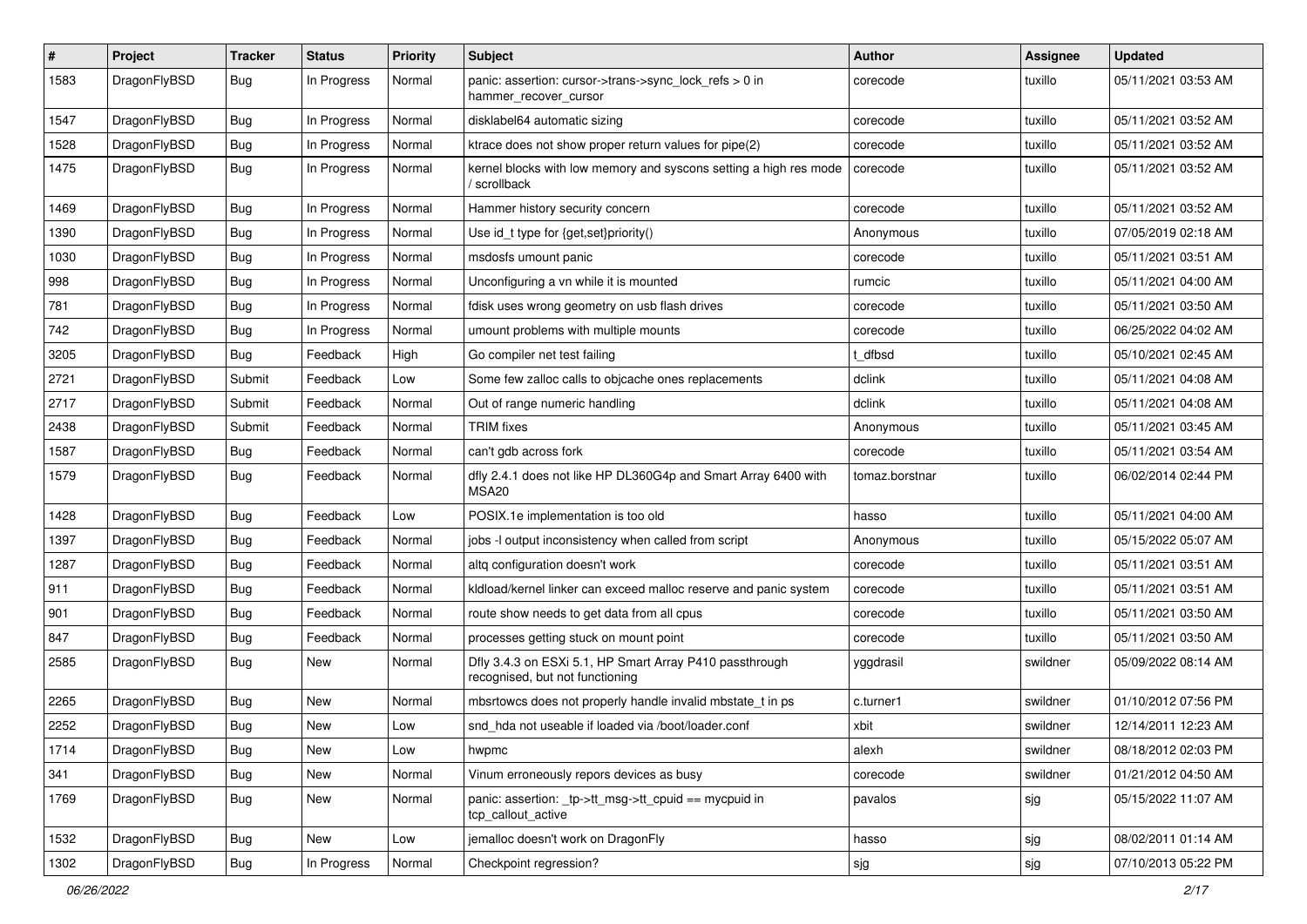| #    | Project      | <b>Tracker</b> | <b>Status</b> | <b>Priority</b> | Subject                                                                                                                                                  | Author          | Assignee  | <b>Updated</b>      |
|------|--------------|----------------|---------------|-----------------|----------------------------------------------------------------------------------------------------------------------------------------------------------|-----------------|-----------|---------------------|
| 2825 | DragonFlyBSD | <b>Bug</b>     | <b>New</b>    | High            | 3x dhclient = hanging system (objcache exhausted)                                                                                                        | jaccovonb       | sepherosa | 05/11/2021 03:55 AM |
| 168  | DragonFlyBSD | Bug            | In Progress   | Normal          | Livelocked limit engaged while trying to setup IPW wireless                                                                                              | mschacht        | sepherosa | 05/11/2021 04:05 AM |
| 2822 | DragonFlyBSD | Bug            | New           | Normal          | USB 3.0 stick throws "reading primary partition table: error<br>accessing offset 000[] for 152" error, while the stick works on any<br>other OS I tested | revuwa          | profmakx  | 06/29/2015 05:56 AM |
| 2746 | DragonFlyBSD | Bug            | New           | Normal          | some fraction of xterms started from the xmonad window manager<br>get killed with SIGALRM                                                                | isenmann        | profmakx  | 12/28/2014 02:51 AM |
| 600  | DragonFlyBSD | Bug            | New           | Low             | /sys/libkern/karc4random                                                                                                                                 | robin_carey5    | profmakx  | 01/19/2015 03:07 AM |
| 679  | DragonFlyBSD | <b>Bug</b>     | <b>New</b>    | Low             | Netgraph backward compatibility for old *LEN constants                                                                                                   | nant            | nant      | 02/18/2014 05:45 AM |
| 2549 | DragonFlyBSD | Bug            | In Progress   | Normal          | netgraph7: Kernel page fault.                                                                                                                            | russiane39      | nant      | 05/10/2013 11:20 PM |
| 1969 | DragonFlyBSD | <b>Bug</b>     | New           | Normal          | pf-related network problem                                                                                                                               | pavalos         | lentferj  | 02/01/2011 06:57 PM |
| 385  | DragonFlyBSD | <b>Bug</b>     | Feedback      | Low             | Mail archive address removal                                                                                                                             | justin          | justin    | 03/09/2013 11:24 AM |
| 1964 | DragonFlyBSD | Bug            | New           | Normal          | iwn (panic assertion : wlan assert serialized)                                                                                                           | sjmm.ptr        | josepht   | 02/01/2011 12:57 PM |
| 1946 | DragonFlyBSD | <b>Bug</b>     | New           | Normal          | ieee80211 panic                                                                                                                                          | pavalos         | josepht   | 01/27/2011 06:00 PM |
| 2870 | DragonFlyBSD | <b>Bug</b>     | <b>New</b>    | High            | Broken text and icons when glamor acceleration is used                                                                                                   | 375gnu          | ftigeot   | 01/31/2016 12:13 AM |
| 3031 | DragonFlyBSD | Submit         | In Progress   | Normal          | Update drm/radeon to Linux 4.7.10 as much as possible                                                                                                    | davshao         | ftigeot   | 08/19/2021 12:33 PM |
| 1593 | DragonFlyBSD | <b>Bug</b>     | Feedback      | Normal          | panic: assertion: $ccb == ap > ap$ err $ccb$ in ahci put err $ccb$                                                                                       | ftigeot         | ftigeot   | 05/15/2022 05:09 AM |
| 3154 | DragonFlyBSD | Submit         | New           | Normal          | Update serial handling in bootloader                                                                                                                     | ddegroot        | dillon    | 11/06/2018 11:21 PM |
| 2092 | DragonFlyBSD | <b>Bug</b>     | New           | Normal          | Panic: Bad link elm 0x next->prev != elm                                                                                                                 | masterblaster   | dillon    | 12/04/2011 12:49 PM |
| 2819 | DragonFlyBSD | <b>Bug</b>     | In Progress   | Normal          | Random micro system freezes after a week of uptime                                                                                                       | ftigeot         | dillon    | 08/16/2015 08:46 PM |
| 2037 | DragonFlyBSD | Bug            | Feedback      | Normal          | Panic Bad link elm while building packages                                                                                                               | ftigeot         | dillon    | 04/21/2011 07:20 AM |
| 1831 | DragonFlyBSD | <b>Bug</b>     | Feedback      | High            | HAMMER "malloc limit exceeded" panic                                                                                                                     | eocallaghan     | dillon    | 06/04/2022 04:38 AM |
| 1411 | DragonFlyBSD | <b>Bug</b>     | Feedback      | Normal          | Burning doesn't work with ahci(4)                                                                                                                        | hasso           | dillon    | 05/11/2021 04:00 AM |
| 1127 | DragonFlyBSD | <b>Bug</b>     | Feedback      | Low             | cdrom drive not detected                                                                                                                                 | tgr             | corecode  | 01/15/2015 08:55 AM |
| 1538 | DragonFlyBSD | <b>Bug</b>     | New           | Low             | mountroot should probe file systems                                                                                                                      | corecode        | alexh     | 11/24/2010 06:35 PM |
| 1430 | DragonFlyBSD | <b>Bug</b>     | New           | Normal          | Buggy w(1)?                                                                                                                                              | hasso           | alexh     | 11/24/2010 08:09 AM |
| 2353 | DragonFlyBSD | <b>Bug</b>     | In Progress   | Normal          | panic: assertion "gd->gd_spinlocks_wr == 0" failed in<br>bsd4_schedulerclock                                                                             | jaydg           | alexh     | 11/28/2012 01:57 AM |
| 2100 | DragonFlyBSD | <b>Bug</b>     | Feedback      | Normal          | devfs related panic                                                                                                                                      | sepherosa       | alexh     | 07/10/2011 02:29 PM |
| 3316 | DragonFlyBSD | <b>Bug</b>     | New           | Normal          | hammer2_dirent_create() allows creating >1 dirents with the same<br>name                                                                                 | tkusumi         |           | 06/05/2022 12:35 PM |
| 3313 | DragonFlyBSD | <b>Bug</b>     | New           | Normal          | Can't boot from my live USB at all. The kernel loading process<br>hangs.                                                                                 | rempas          |           | 06/03/2022 12:16 AM |
| 3312 | DragonFlyBSD | Submit         | <b>New</b>    | Normal          | hammer2: redundant chain modify after chain creation                                                                                                     | tkusumi         |           | 05/15/2022 01:35 PM |
| 3311 | DragonFlyBSD | <b>Bug</b>     | New           | Low             | TrueCrypt support may cause kernel crash                                                                                                                 | arcade@b1t.name |           | 04/29/2022 06:19 AM |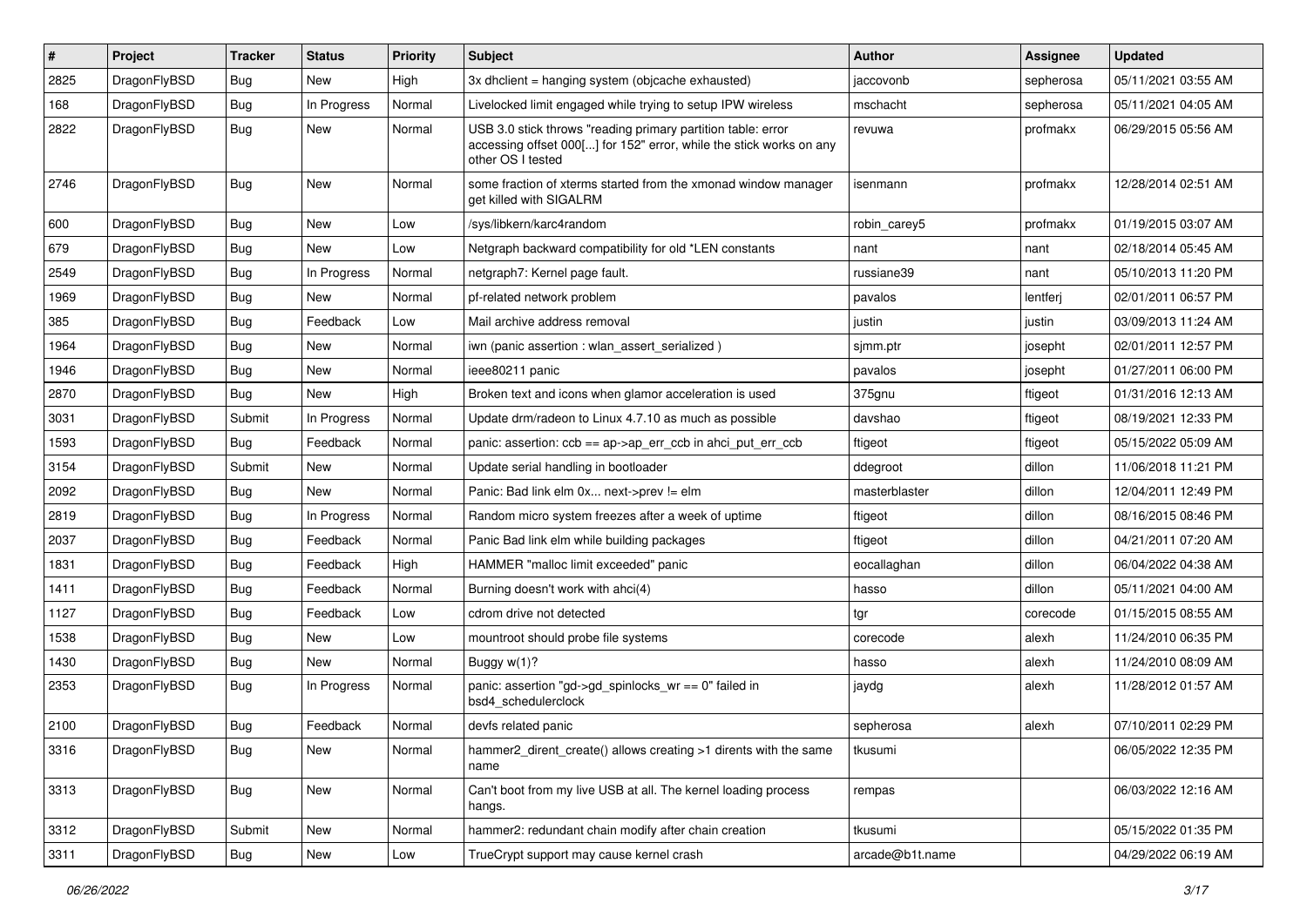| $\pmb{\#}$ | Project      | <b>Tracker</b> | <b>Status</b> | <b>Priority</b> | Subject                                                                                                   | <b>Author</b>     | Assignee | <b>Updated</b>      |
|------------|--------------|----------------|---------------|-----------------|-----------------------------------------------------------------------------------------------------------|-------------------|----------|---------------------|
| 3302       | DragonFlyBSD | Bug            | New           | Normal          | Will not boot on System76 Lemur Pro (lemp10)                                                              | piecuch           |          | 11/03/2021 10:21 AM |
| 3301       | DragonFlyBSD | Bug            | New           | Normal          | Gkrellm from the packages is not showing logged in users in main<br>window, logged in users always $== 0$ | adrian            |          | 01/08/2022 04:24 AM |
| 3300       | DragonFlyBSD | Bug            | New           | Normal          | Running Xvnc from TigerVNC package through the INETD daemon<br>in TCP WAIT mode fails hard                | adrian            |          | 01/08/2022 04:25 AM |
| 3298       | DragonFlyBSD | Bug            | New           | Normal          | Running "w" and having logged in via XDM through VNC, "w" prints<br>an extra error message                | piecuch           |          | 10/25/2021 09:16 AM |
| 3284       | DragonFlyBSD | <b>Bug</b>     | <b>New</b>    | Normal          | Wrong towlower() result for U+038A                                                                        | bhaible           |          | 07/10/2021 03:34 AM |
| 3283       | DragonFlyBSD | Bug            | New           | Normal          | mknodat() cannot create FIFOs                                                                             | bhaible           |          | 07/10/2021 03:34 AM |
| 3282       | DragonFlyBSD | Bug            | <b>New</b>    | Normal          | unexpected errno value from fopen()                                                                       | bhaible           |          | 07/10/2021 03:34 AM |
| 3281       | DragonFlyBSD | Bug            | New           | Normal          | Crash after leaving unattended for a while                                                                | bhaible           |          | 07/10/2021 03:32 AM |
| 3280       | DragonFlyBSD | Bug            | New           | Normal          | KMS console and i915(4) not working in 6.0                                                                | cmusser           |          | 07/10/2021 03:35 AM |
| 3278       | DragonFlyBSD | Bug            | <b>New</b>    | Normal          | Second screen image is distorted                                                                          | arcade@b1t.name   |          | 07/10/2021 03:36 AM |
| 3276       | DragonFlyBSD | Submit         | New           | Normal          | Add option controlling whether gpt expand expands the last partition<br>(needs testing)                   | falsifian         |          | 07/10/2021 03:35 AM |
| 3266       | DragonFlyBSD | Bug            | New           | High            | Filesystems broken due to "KKASSERT(count &<br>TOK_COUNTMASK);"                                           | tkusumi           |          | 03/15/2021 01:21 PM |
| 3252       | DragonFlyBSD | Bug            | <b>New</b>    | Normal          | tcsetattr/tcgetattr set errno incorrectly on non-TTY                                                      | tonyc             |          | 10/26/2020 09:34 PM |
| 3249       | DragonFlyBSD | Bug            | New           | Normal          | HAMMER2 fsync(2) not working properly                                                                     | tkusumi           |          | 09/21/2020 07:07 AM |
| 3247       | DragonFlyBSD | Bug            | <b>New</b>    | Normal          | Kernel panic doing nothing much                                                                           | phma              |          | 09/12/2020 11:40 PM |
| 3246       | DragonFlyBSD | <b>Bug</b>     | <b>New</b>    | Normal          | HAMMER2 unable to handle ENOSPC properly                                                                  | tkusumi           |          | 09/04/2020 11:11 AM |
| 3245       | DragonFlyBSD | Bug            | <b>New</b>    | Normal          | panic: free: guard1x fail, i915 load from loader.conf                                                     | polachok          |          | 08/21/2020 10:36 AM |
| 3243       | DragonFlyBSD | Bug            | <b>New</b>    | Normal          | SMART status not reported properly for SSD disks                                                          | daftaupe          |          | 09/09/2020 11:03 PM |
| 3240       | DragonFlyBSD | Bug            | New           | High            | compile error because of openssl with /usr/dports/security/rhash for<br>mysql 8 install                   | <b>UlasSAYGIN</b> |          | 06/04/2020 08:05 AM |
| 3239       | DragonFlyBSD | Bug            | <b>New</b>    | Normal          | unable to SIGKILL glitched emacs                                                                          | piecuch           |          | 05/26/2020 03:30 AM |
| 3238       | DragonFlyBSD | <b>Bug</b>     | <b>New</b>    | Normal          | race conditions when printing from vkernel console                                                        | piecuch           |          | 05/19/2020 02:50 PM |
| 3235       | DragonFlyBSD | Bug            | <b>New</b>    | Normal          | Kernel panic in devfs vnops.c                                                                             | mneumann          |          | 04/28/2020 07:00 AM |
| 3231       | DragonFlyBSD | <b>Bug</b>     | New           | Normal          | wifi drops on 5.8                                                                                         | tse               |          | 04/06/2020 05:08 AM |
| 3228       | DragonFlyBSD | Bug            | New           | Low             | pfi kif unref: state refcount $\leq 0$ in dmesg                                                           | justin            |          | 03/05/2021 06:39 AM |
| 3227       | DragonFlyBSD | Submit         | New           | Normal          | Add HAMMER2 instructions in the installation medium README                                                | daftaupe          |          | 03/26/2020 03:34 PM |
| 3226       | DragonFlyBSD | <b>Bug</b>     | New           | Normal          | Xorg freezes in vm: thread stuck in "objtrm1"                                                             | peeter            |          | 04/08/2020 02:10 AM |
| 3225       | DragonFlyBSD | <b>Bug</b>     | New           | Normal          | nfsd freeze when using gemu                                                                               | tse               |          | 03/17/2020 11:52 AM |
| 3224       | DragonFlyBSD | <b>Bug</b>     | New           | Normal          | Kernel panic when trying to ping6                                                                         | zhtw              |          | 03/08/2020 08:55 AM |
| 3222       | DragonFlyBSD | Bug            | New           | Normal          | gcc - undefined reference to '__atomic_load' (missing libatomic?)                                         | mneumann          |          | 02/08/2020 02:45 AM |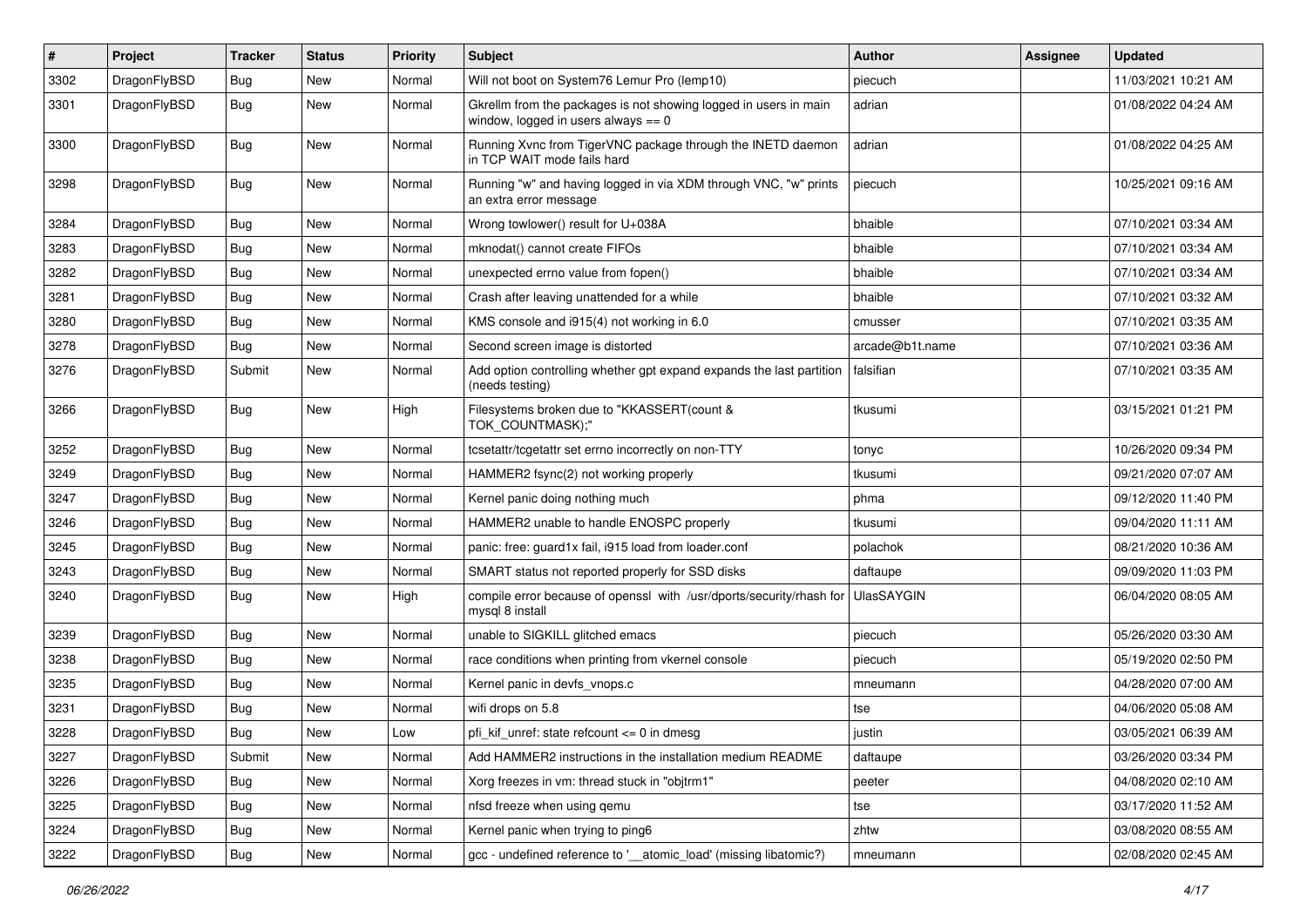| $\vert$ # | Project      | <b>Tracker</b> | <b>Status</b> | <b>Priority</b> | Subject                                                                                                                                                     | Author            | Assignee | <b>Updated</b>      |
|-----------|--------------|----------------|---------------|-----------------|-------------------------------------------------------------------------------------------------------------------------------------------------------------|-------------------|----------|---------------------|
| 3219      | DragonFlyBSD | Bug            | <b>New</b>    | Normal          | x11/xorg port can not be build                                                                                                                              | <b>UlasSAYGIN</b> |          | 03/31/2020 08:57 AM |
| 3218      | DragonFlyBSD | Bug            | <b>New</b>    | Normal          | Kernel panics are not sent to comconsole when booted over EFI                                                                                               | mqudsi            |          | 12/02/2019 08:52 PM |
| 3217      | DragonFlyBSD | Bug            | New           | Normal          | rescue tools: make install fails if rescue folder doesn't exist                                                                                             | dfbsd             |          | 11/27/2019 08:16 PM |
| 3215      | DragonFlyBSD | Bug            | New           | Normal          | Hang in tcdrain(3) after write(3)                                                                                                                           | noloader          |          | 11/25/2019 03:08 PM |
| 3209      | DragonFlyBSD | Bug            | <b>New</b>    | Normal          | svc has some minor bugs                                                                                                                                     | arcade@b1t.name   |          | 10/24/2019 09:08 AM |
| 3208      | DragonFlyBSD | Bug            | New           | Normal          | Crash related to nfsd                                                                                                                                       | tse               |          | 06/11/2020 05:52 AM |
| 3206      | DragonFlyBSD | Submit         | New           | Normal          | update psm/kbd to FreeBSD 12.0 code                                                                                                                         | htse              |          | 10/05/2019 03:49 PM |
| 3201      | DragonFlyBSD | Submit         | New           | Normal          | Fixes make search display                                                                                                                                   | htse              |          | 08/20/2021 04:02 PM |
| 3199      | DragonFlyBSD | Bug            | <b>New</b>    | Normal          | PFS label not found panic                                                                                                                                   | tse               |          | 08/21/2019 03:51 AM |
| 3197      | DragonFlyBSD | Bug            | <b>New</b>    | Normal          | DragonFly upgrades                                                                                                                                          | tse               |          | 04/18/2020 04:18 PM |
| 3196      | DragonFlyBSD | Bug            | New           | Normal          | test issue after redmine upgrade (2)                                                                                                                        | tuxillo           |          | 07/05/2019 04:33 AM |
| 3194      | DragonFlyBSD | Bug            | <b>New</b>    | High            | Hammer kernel crash on mirror-stream of PFS after upgrade<br>(assertion "cursor->flags &<br>HAMMER_CURSOR_ITERATE_CHECK" failed in<br>hammer_btree_iterate) | Anonymous         |          | 06/29/2019 01:32 PM |
| 3189      | DragonFlyBSD | Bug            | New           | Normal          | Allow DragonFly Mail Agent to accept an alternate config via<br>command line switch                                                                         | iang              |          | 08/16/2021 12:42 AM |
| 3184      | DragonFlyBSD | Bug            | <b>New</b>    | Normal          | tsleep(9) return value when PCATCH specified                                                                                                                | tkusumi           |          | 04/03/2019 06:49 AM |
| 3170      | DragonFlyBSD | Bug            | <b>New</b>    | Normal          | repeatable nfsd crash                                                                                                                                       | tse               |          | 06/11/2020 05:52 AM |
| 3165      | DragonFlyBSD | Bug            | <b>New</b>    | Normal          | Looping at boot time                                                                                                                                        | gop               |          | 12/28/2018 01:04 PM |
| 3157      | DragonFlyBSD | Bug            | <b>New</b>    | Normal          | TP-Link UE300 not working in 5.2-RELEASE                                                                                                                    | tuxillo           |          | 11/15/2018 02:08 PM |
| 3147      | DragonFlyBSD | Submit         | New           | Normal          | Enable headless installation                                                                                                                                | ddegroot          |          | 10/09/2018 01:25 PM |
| 3143      | DragonFlyBSD | Bug            | <b>New</b>    | Normal          | assertion "0" failed in hammer2_inode_xop_chain_sync                                                                                                        | cbin              |          | 07/18/2018 12:50 PM |
| 3142      | DragonFlyBSD | Submit         | New           | Normal          | lib/libdmsg: Unbreak using new API EVP_CIPHER_CTX_new()                                                                                                     | tkusumi           |          | 07/08/2018 04:18 AM |
| 3141      | DragonFlyBSD | Bug            | <b>New</b>    | Normal          | dhclient blocks boot process                                                                                                                                | rowo              |          | 12/16/2018 11:01 AM |
| 3139      | DragonFlyBSD | Bug            | <b>New</b>    | Normal          | USB Mouse Does Not Work in DragonflyBSD guest on VirtualBox                                                                                                 | chiguy1256        |          | 06/24/2018 10:14 PM |
| 3135      | DragonFlyBSD | Submit         | New           | Normal          | Add EVFILT RECV and EVFILT SEND                                                                                                                             | tautolog          |          | 05/25/2018 09:59 PM |
| 3134      | DragonFlyBSD | Bug            | <b>New</b>    | Normal          | RFC 3021 (/31 networks) appear to be unsupported                                                                                                            | jailbird          |          | 05/16/2018 11:03 PM |
| 3132      | DragonFlyBSD | <b>Bug</b>     | New           | Low             | unifdef mined                                                                                                                                               | bcallah           |          | 04/26/2018 08:34 PM |
| 3129      | DragonFlyBSD | <b>Bug</b>     | New           | High            | Kernel panic with 5.2.0 on A2SDi-4C-HLN4F                                                                                                                   | stateless         |          | 04/24/2018 12:50 AM |
| 3124      | DragonFlyBSD | <b>Bug</b>     | New           | High            | DragonFlyBSD 5.0.2 with Hammer2 with UEFI install doesn't boot                                                                                              | wiesl             |          | 06/18/2019 05:07 AM |
| 3120      | DragonFlyBSD | <b>Bug</b>     | New           | Normal          | Intel AC 8260 firmware does not load                                                                                                                        | Vintodrimmer      |          | 08/28/2018 03:30 AM |
| 3117      | DragonFlyBSD | Bug            | New           | Normal          | Problem with colours if "intel" video-driver used                                                                                                           | dpostolov         |          | 01/07/2018 11:35 PM |
| 3116      | DragonFlyBSD | Bug            | New           | Normal          | da0 detects on very big volume if to _remove_ usb install stick and<br>reboot on Intel NUC5PPYH                                                             | dpostolov         |          | 01/07/2018 09:40 PM |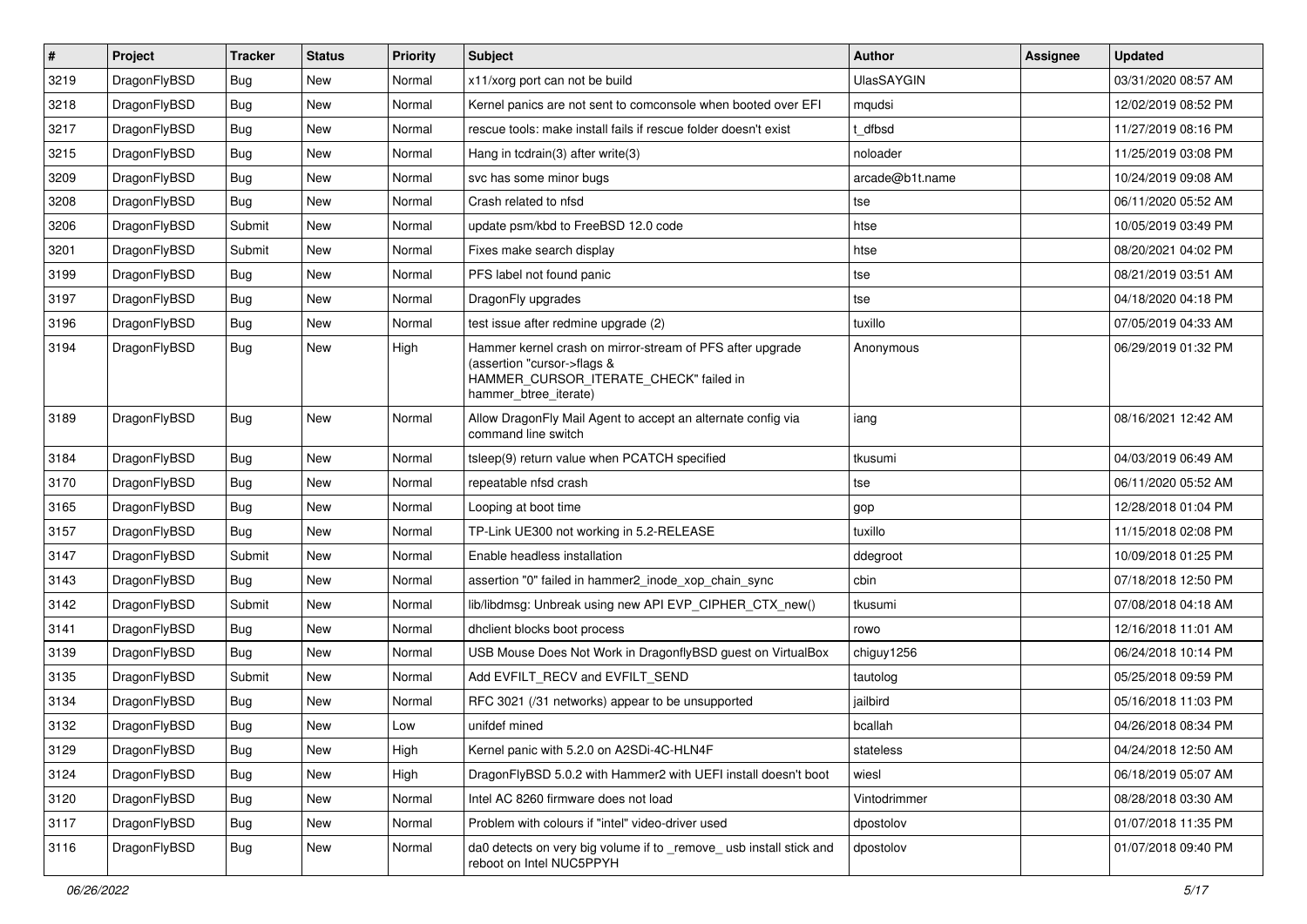| $\vert$ # | Project      | <b>Tracker</b> | <b>Status</b> | <b>Priority</b> | <b>Subject</b>                                                                                            | Author                 | Assignee | <b>Updated</b>      |
|-----------|--------------|----------------|---------------|-----------------|-----------------------------------------------------------------------------------------------------------|------------------------|----------|---------------------|
| 3110      | DragonFlyBSD | Bug            | <b>New</b>    | Normal          | crash with ipfw3 under load                                                                               | bnegre82               |          | 12/09/2017 06:22 AM |
| 3107      | DragonFlyBSD | <b>Bug</b>     | <b>New</b>    | Low             | ACPI interrupt storm when loading i915 on Lenovo T460                                                     | oyvinht                |          | 07/15/2020 07:01 AM |
| 3101      | DragonFlyBSD | <b>Bug</b>     | <b>New</b>    | Low             | PFI CGI install not working in dragonflybsd 5.0.1 USB install                                             | bnegre82               |          | 05/11/2021 04:14 AM |
| 3076      | DragonFlyBSD | Bug            | <b>New</b>    | Normal          | sys/dev/netif/ig_hal/e1000_ich8lan.c:1594: sanity checking mixup?                                         | dcb                    |          | 10/11/2017 01:58 AM |
| 3052      | DragonFlyBSD | Bug            | <b>New</b>    | Normal          | panic DragonFly v4.8.1-RELEASE by mounting a malformed NTFS<br>image [64.000]                             | open.source@ribose.com |          | 08/14/2017 03:22 AM |
| 3051      | DragonFlyBSD | Bug            | <b>New</b>    | Normal          | panic DragonFly v4.8.1-RELEASE by mounting a malformed NTFS<br>image [12.000]                             | open.source@ribose.com |          | 08/14/2017 03:20 AM |
| 3049      | DragonFlyBSD | Bug            | <b>New</b>    | Normal          | panic DragonFly v4.8.1-RELEASE by mounting a malformed<br>msdosfs image [12.128]                          | open.source@ribose.com |          | 08/14/2017 02:53 AM |
| 3047      | DragonFlyBSD | <b>Bug</b>     | <b>New</b>    | Normal          | HAMMER critical write error                                                                               | samuel                 |          | 06/19/2019 09:50 AM |
| 3041      | DragonFlyBSD | Submit         | New           | Normal          | firmware: Remove embedding of multiple images in one module.                                              | Anonymous              |          | 12/25/2020 02:15 AM |
| 3036      | DragonFlyBSD | <b>Bug</b>     | <b>New</b>    | Normal          | panic in icmp_redirect_start() ASSERT_IN_NETISR(0)                                                        | tautolog               |          | 05/11/2017 07:27 PM |
| 3035      | DragonFlyBSD | Bug            | New           | Normal          | panic: assertion "cpu $>= 0$ && cpu < ncpus" failed in netisr cpuport<br>at /usr/src/sys/net/netisr2.h:87 | masu                   |          | 05/11/2017 01:24 AM |
| 3029      | DragonFlyBSD | <b>Bug</b>     | <b>New</b>    | Normal          | Running DflyBSD 4.8 on FreeBSD bhyve as a guest                                                           | iron                   |          | 05/13/2022 04:33 AM |
| 3025      | DragonFlyBSD | Bug            | <b>New</b>    | Normal          | sys/dev/powermng/powernow/powernow.c:284: bad comparison?                                                 | dcb                    |          | 09/23/2017 07:45 AM |
| 3024      | DragonFlyBSD | <b>Bug</b>     | <b>New</b>    | Low             | sys/dev/netif/wi/if wi.c:1090]: (style) Redundant condition                                               | dcb                    |          | 04/11/2017 11:56 AM |
| 3022      | DragonFlyBSD | <b>Bug</b>     | <b>New</b>    | Normal          | sys/dev/netif/ath/ath/if ath.c:2142: strange bitmask?                                                     | dcb                    |          | 04/11/2017 11:49 AM |
| 3018      | DragonFlyBSD | Bug            | <b>New</b>    | Normal          | sys/bus/u4b/wlan/if_run.c:5464]: (style) Redundant condition                                              | dcb                    |          | 04/11/2017 11:26 AM |
| 3006      | DragonFlyBSD | Bug            | <b>New</b>    | Normal          | boot0cfg: panic in kern_udev.c in function _udev_dict_set_cstr when<br>installing in VirtualBox           | MichiGreat             |          | 04/01/2017 02:22 PM |
| 2994      | DragonFlyBSD | Bug            | <b>New</b>    | Normal          | Intermittent boot hangs after git: hammer - HAMMER Version 7                                              | davshao                |          | 03/30/2017 02:06 PM |
| 2972      | DragonFlyBSD | <b>Bug</b>     | <b>New</b>    | Normal          | ipfw3 "deny to me" does not work correctly                                                                | mneumann               |          | 12/27/2016 12:11 PM |
| 2970      | DragonFlyBSD | Bug            | <b>New</b>    | Normal          | kernel 4.7: "Is -I" causes panic on UDF filesystem: "bgetyp -<br>overlapping buffer"                      | peeter                 |          | 12/21/2016 02:46 AM |
| 2936      | DragonFlyBSD | <b>Bug</b>     | <b>New</b>    | Normal          | loader.efi crashes while loading kernel                                                                   | spaceille              |          | 08/20/2016 06:17 AM |
| 2933      | DragonFlyBSD | Submit         | New           | Normal          | Remove unix domain socket support from cat(1)                                                             | sevan                  |          | 08/01/2016 08:10 PM |
| 2931      | DragonFlyBSD | <b>Bug</b>     | <b>New</b>    | Low             | 'gdb' of 'vkernel' unable to print backtrace                                                              | tofergus               |          | 07/26/2016 01:51 PM |
| 2930      | DragonFlyBSD | Bug            | New           | High            | 'objcache' causes panic during 'nfs readdir'                                                              | tofergus               |          | 07/26/2016 01:09 PM |
| 2924      | DragonFlyBSD | Bug            | New           | Normal          | cat -v fails to tag characters in extended table with M- prefix with<br>some locales                      | sevan                  |          | 07/11/2016 07:18 AM |
| 2921      | DragonFlyBSD | Submit         | New           | Normal          | Allow moused to accept userland mouse events                                                              | tautolog               |          | 05/11/2021 04:08 AM |
| 2917      | DragonFlyBSD | <b>Bug</b>     | New           | Normal          | da8: reading primary partition table: error accessing offset<br>000000000000 for 512                      | liweitianux            |          | 05/11/2021 08:43 PM |
| 2915      | DragonFlyBSD | <b>Bug</b>     | New           | High            | Hammer mirror-copy problem                                                                                | _dfbsd                 |          | 08/25/2016 05:28 AM |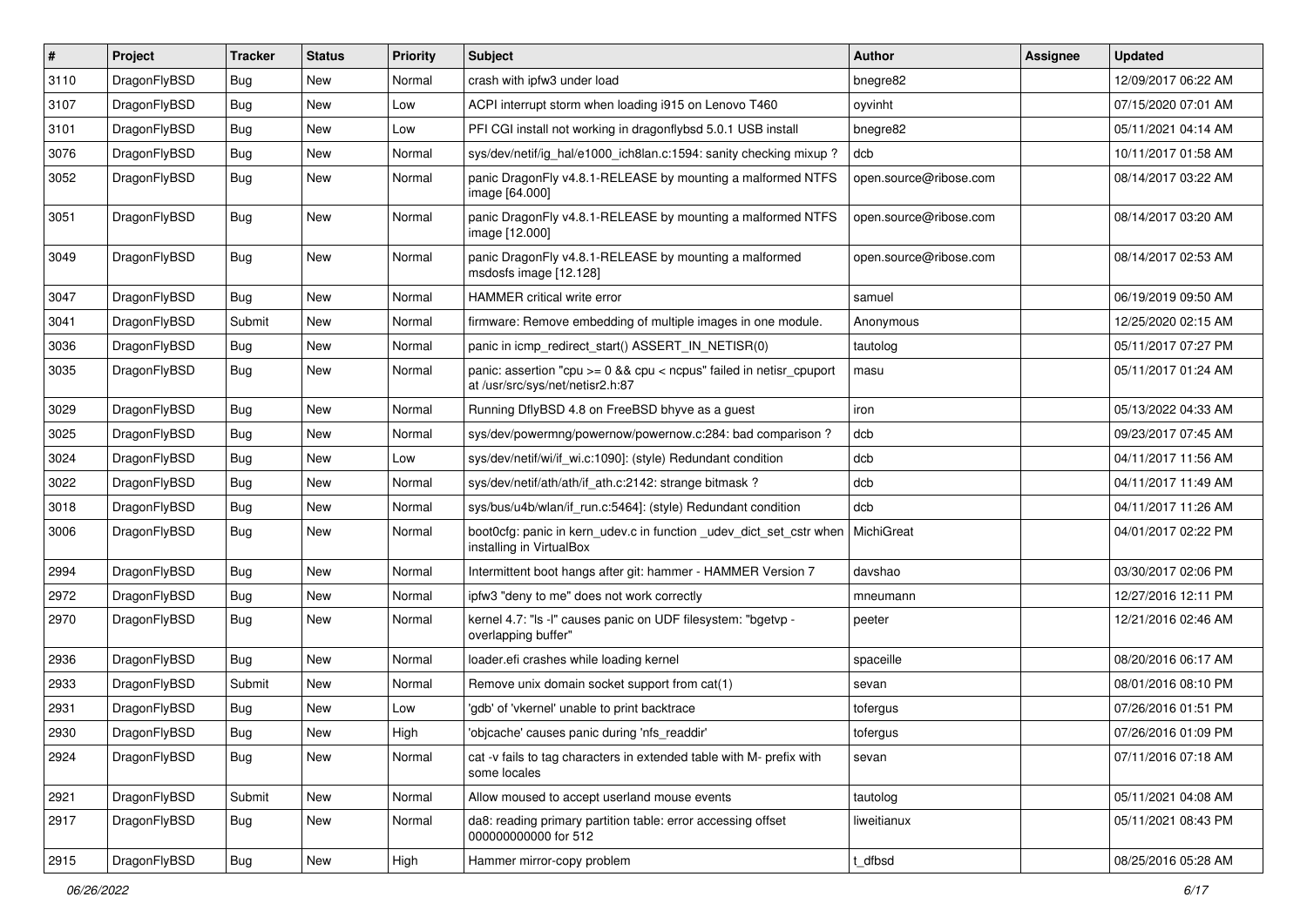| #    | Project      | <b>Tracker</b> | <b>Status</b> | <b>Priority</b> | Subject                                                                                                              | Author           | Assignee | <b>Updated</b>      |
|------|--------------|----------------|---------------|-----------------|----------------------------------------------------------------------------------------------------------------------|------------------|----------|---------------------|
| 2898 | DragonFlyBSD | Bug            | <b>New</b>    | Normal          | <b>HAMMER</b> panic                                                                                                  | pavalos          |          | 11/03/2018 07:05 AM |
| 2892 | DragonFlyBSD | Bug            | <b>New</b>    | Normal          | swap_pager:indefinite wait bufferf error                                                                             | lhmwzy           |          | 02/21/2016 10:32 PM |
| 2891 | DragonFlyBSD | Bug            | New           | Normal          | Kernel panic in IEEE802.11 related code                                                                              | shamaz           |          | 05/29/2016 05:49 PM |
| 2890 | DragonFlyBSD | Bug            | New           | Normal          | not able to boot usb installer on Toshiba Chromebook 2                                                               | johnnywhishbone  |          | 02/22/2016 03:42 AM |
| 2887 | DragonFlyBSD | Bug            | New           | Low             | Missing extattr_namespace_to_string and<br>extattr string to namespace functions                                     | rubenk           |          | 02/06/2016 05:09 AM |
| 2886 | DragonFlyBSD | Bug            | <b>New</b>    | Normal          | dragonfly mail agent: sending a testmail causes high system load                                                     | worf             |          | 02/05/2016 05:53 AM |
| 2882 | DragonFlyBSD | Bug            | New           | Low             | bridge sends packets from individual interfaces                                                                      | arcade@b1t.name  |          | 01/09/2016 12:43 PM |
| 2881 | DragonFlyBSD | Bug            | New           | Normal          | Pulseaudio hangs/resets system when starting X11                                                                     | mneumann         |          | 01/09/2016 03:08 AM |
| 2878 | DragonFlyBSD | Bug            | <b>New</b>    | Low             | [fix] CCVER problem when using clang and cpu extensions<br>(intrinsics)                                              | arcade@b1t.name  |          | 06/24/2016 04:25 AM |
| 2877 | DragonFlyBSD | Bug            | <b>New</b>    | Low             | sed fails when working with UTF-8 locale and non-UTF symbols                                                         | arcade@b1t.name  |          | 12/30/2015 11:20 AM |
| 2874 | DragonFlyBSD | Bug            | New           | Normal          | make world DESTDIR=/emptydir fails                                                                                   | pascii           |          | 12/25/2015 07:04 AM |
| 2863 | DragonFlyBSD | Bug            | New           | Normal          | HAMMER synch tid is zero                                                                                             | shamaz           |          | 12/12/2015 11:24 PM |
| 2859 | DragonFlyBSD | <b>Bug</b>     | New           | Low             | Installer configuration menu always highlights "Select timezone", no<br>matter which step was last completed.        | cgag             |          | 12/02/2015 01:54 PM |
| 2858 | DragonFlyBSD | Bug            | New           | Low             | Installer "Local or UTC" question should have "No" selected by<br>default.                                           | cgag             |          | 12/02/2015 01:18 PM |
| 2857 | DragonFlyBSD | Bug            | <b>New</b>    | Normal          | hammer stalls via bitcoin-qt                                                                                         | tkusumi          |          | 11/30/2015 06:52 AM |
| 2852 | DragonFlyBSD | Bug            | <b>New</b>    | Normal          | Hammer File System - hangs on undo during system boot / mount -<br>will not recover on DragonFlyBSD newer than 3.6.0 | abale            |          | 05/11/2021 04:07 AM |
| 2840 | DragonFlyBSD | Bug            | New           | Normal          | wrong voltage is reported                                                                                            | yellowrabbit2010 |          | 09/11/2015 06:09 PM |
| 2835 | DragonFlyBSD | Bug            | New           | Normal          | /usr/include/c++/5.0/bits/c++locale.h likes<br>POSIX_C_SOURCE>=200809                                                | davshao          |          | 11/18/2015 03:40 AM |
| 2820 | DragonFlyBSD | Bug            | <b>New</b>    | Normal          | TP-Link USB Wi-Fi adapter cannot be reattached to the system                                                         | shamaz           |          | 05/22/2015 09:45 PM |
| 2816 | DragonFlyBSD | Bug            | <b>New</b>    | Normal          | A multitasking process being debugged can get stuck                                                                  | phma             |          | 05/19/2015 03:57 AM |
| 2812 | DragonFlyBSD | Bug            | <b>New</b>    | Normal          | Panic on Intel DE3815TYKHE                                                                                           | tmorp            |          | 05/14/2015 03:14 PM |
| 2809 | DragonFlyBSD | Bug            | <b>New</b>    | Normal          | hammer mirror-stream                                                                                                 | masu             |          | 04/10/2015 12:33 AM |
| 2808 | DragonFlyBSD | Bug            | New           | Normal          | X freeze by switching between X and VT - results in black screen                                                     | lukesky333       |          | 05/11/2021 03:55 AM |
| 2806 | DragonFlyBSD | Bug            | <b>New</b>    | Normal          | failed to configure a link-local address on ath $0$ (errno = 22)                                                     | Chingyuan        |          | 05/25/2021 01:00 AM |
| 2803 | DragonFlyBSD | <b>Bug</b>     | New           | Normal          | HAMMER: Warning: UNDO area too small!                                                                                | ftigeot          |          | 03/11/2015 03:42 PM |
| 2802 | DragonFlyBSD | <b>Bug</b>     | New           | Normal          | USB Wifi urtwn0 crash from cd boot                                                                                   | opvalues         |          | 03/10/2015 01:07 AM |
| 2799 | DragonFlyBSD | <b>Bug</b>     | <b>New</b>    | Normal          | Fatal trap 12 caused by moused(8) -p /dev/cual0                                                                      | opvalues         |          | 03/04/2015 11:01 PM |
| 2790 | DragonFlyBSD | Submit         | <b>New</b>    | Low             | filedesc softrefs increment code factoring                                                                           | dclink           |          | 02/21/2015 04:00 AM |
| 2788 | DragonFlyBSD | Bug            | New           | Normal          | ioctl GSLICEINFO: Not working for vnode slice                                                                        | mneumann         |          | 02/12/2015 07:49 AM |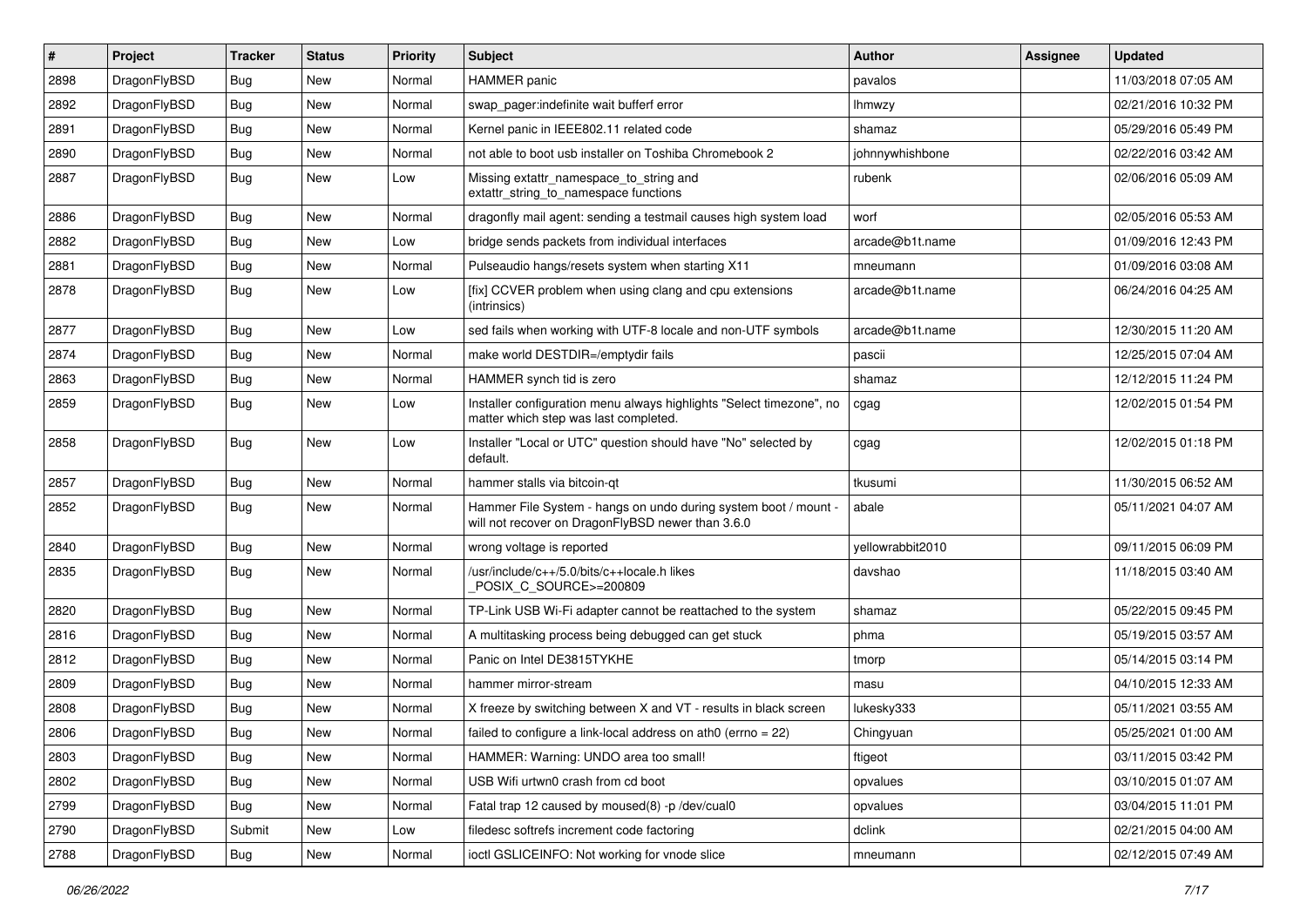| $\pmb{\#}$ | Project      | <b>Tracker</b> | <b>Status</b> | <b>Priority</b> | Subject                                                                                                  | Author            | Assignee | <b>Updated</b>      |
|------------|--------------|----------------|---------------|-----------------|----------------------------------------------------------------------------------------------------------|-------------------|----------|---------------------|
| 2738       | DragonFlyBSD | Bug            | New           | Normal          | Hammer: Strange behavior when trying to recover old version of<br>moved file                             | roland            |          | 11/20/2014 08:02 AM |
| 2736       | DragonFlyBSD | <b>Bug</b>     | <b>New</b>    | High            | kernel panics on acpi_timer_probe function                                                               | cnb               |          | 05/11/2021 03:55 AM |
| 2735       | DragonFlyBSD | Bug            | <b>New</b>    | Urgent          | iwn panics SYSSASSERT                                                                                    | cnb               |          | 05/11/2021 03:55 AM |
| 2712       | DragonFlyBSD | <b>Bug</b>     | <b>New</b>    | Normal          | connect(2) returns EINVAL when retrying after ECONNREFUSED                                               | jorisgio          |          | 08/14/2014 05:31 PM |
| 2708       | DragonFlyBSD | <b>Bug</b>     | <b>New</b>    | Normal          | unable to send TCP nor UDP on age(4) interface                                                           | dermiste          |          | 05/11/2021 03:54 AM |
| 2688       | DragonFlyBSD | Bug            | New           | Normal          | 67613368bdda7 Fix wrong checks for U4B presence Asrock Z77M<br>difficulty detecting USB keyboard         | davshao           |          | 06/28/2014 07:08 PM |
| 2687       | DragonFlyBSD | Bug            | <b>New</b>    | Normal          | natacontrol software RAID in installer                                                                   | csmelosky         |          | 06/22/2014 12:03 PM |
| 2680       | DragonFlyBSD | Bug            | <b>New</b>    | Low             | boot0cfg update makes box unbootable                                                                     | herrgard          |          | 06/10/2014 06:02 AM |
| 2675       | DragonFlyBSD | Bug            | New           | Low             | Ultimate N WiFi Link 5300 get iwn_intr: fatal firmware error on 5GHz                                     | revuwa            |          | 05/11/2021 04:07 AM |
| 2674       | DragonFlyBSD | Bug            | New           | Normal          | <b>GPT Support</b>                                                                                       | ftigeot           |          | 12/28/2015 02:54 PM |
| 2657       | DragonFlyBSD | <b>Bug</b>     | New           | High            | Needs acl to migrate our servers                                                                         | ferney            |          | 03/31/2014 11:37 AM |
| 2652       | DragonFlyBSD | Bug            | <b>New</b>    | Normal          | 189a0ff3761b47  ix: Implement MSI-X support locks up Lenovo<br>S10 Intel Atom n270                       | davshao           |          | 05/14/2014 01:55 AM |
| 2647       | DragonFlyBSD | <b>Bug</b>     | <b>New</b>    | Normal          | HAMMER panic on 3.6.0                                                                                    | tuxillo           |          | 05/11/2021 03:54 AM |
| 2645       | DragonFlyBSD | Bug            | New           | Normal          | panic with dsched fq and ioprio                                                                          | jyoung15          |          | 02/20/2014 07:29 AM |
| 2641       | DragonFlyBSD | <b>Bug</b>     | <b>New</b>    | Normal          | Panic when loading natapci as module                                                                     | tuxillo           |          | 05/11/2021 03:54 AM |
| 2630       | DragonFlyBSD | <b>Bug</b>     | New           | Normal          | Bring in latest iconv fixes from FreeBSD10 as well as csmapper<br>updates                                | tuxillo           |          | 05/11/2021 03:54 AM |
| 2629       | DragonFlyBSD | Bug            | <b>New</b>    | Normal          | Replace gcc44 with llvm34, clang34, and libc++                                                           | tuxillo           |          | 06/02/2014 02:30 PM |
| 2626       | DragonFlyBSD | Bug            | New           | Normal          | iwn driver drops with error: "firmware error 'iwn intr: fatal firmware<br>error"                         | rodyaj            |          | 01/09/2014 05:50 AM |
| 2622       | DragonFlyBSD | <b>Bug</b>     | <b>New</b>    | Normal          | VAIO FIT15E fn keys support                                                                              | nonsolosoft       |          | 12/31/2013 01:31 AM |
| 2621       | DragonFlyBSD | Bug            | <b>New</b>    | Normal          | core dump using cdrom                                                                                    | nonsolosoft       |          | 12/27/2013 12:43 AM |
| 2620       | DragonFlyBSD | Bug            | <b>New</b>    | Normal          | moused problem                                                                                           | FilippoMo         |          | 12/20/2013 10:32 AM |
| 2619       | DragonFlyBSD | Bug            | New           | Normal          | Dragon Fly 3.6 can't be installed on a 6TB volume                                                        | ftigeot           |          | 02/23/2014 11:55 PM |
| 2618       | DragonFlyBSD | Bug            | New           | Normal          | mouse problem on RELEASE-3_6_0                                                                           | FilippoMo         |          | 12/20/2013 03:26 AM |
| 2611       | DragonFlyBSD | Bug            | New           | Normal          | Change in IP address results in network not working                                                      | phma              |          | 12/05/2013 07:55 PM |
| 2609       | DragonFlyBSD | <b>Bug</b>     | New           | Normal          | master: panic: assertion<br>"LWKT_TOKEN_HELD_ANY(vm_object_token(object))" failed in<br>swp pager lookup | thomas.nikolajsen |          | 11/28/2013 11:36 AM |
| 2604       | DragonFlyBSD | <b>Bug</b>     | New           | Normal          | dell laptop does not boot with LATEST                                                                    | isenmann          |          | 11/20/2013 02:07 AM |
| 2598       | DragonFlyBSD | <b>Bug</b>     | New           | Normal          | i386 via USB Booting                                                                                     | mbzadegan         |          | 10/21/2013 02:28 AM |
| 2595       | DragonFlyBSD | <b>Bug</b>     | New           | Normal          | DragonFly 3.4.3 crashes on SUN Blade X6250 with Qlogic ISP 2432<br>FC card                               | Turvamies         |          | 10/07/2013 11:53 AM |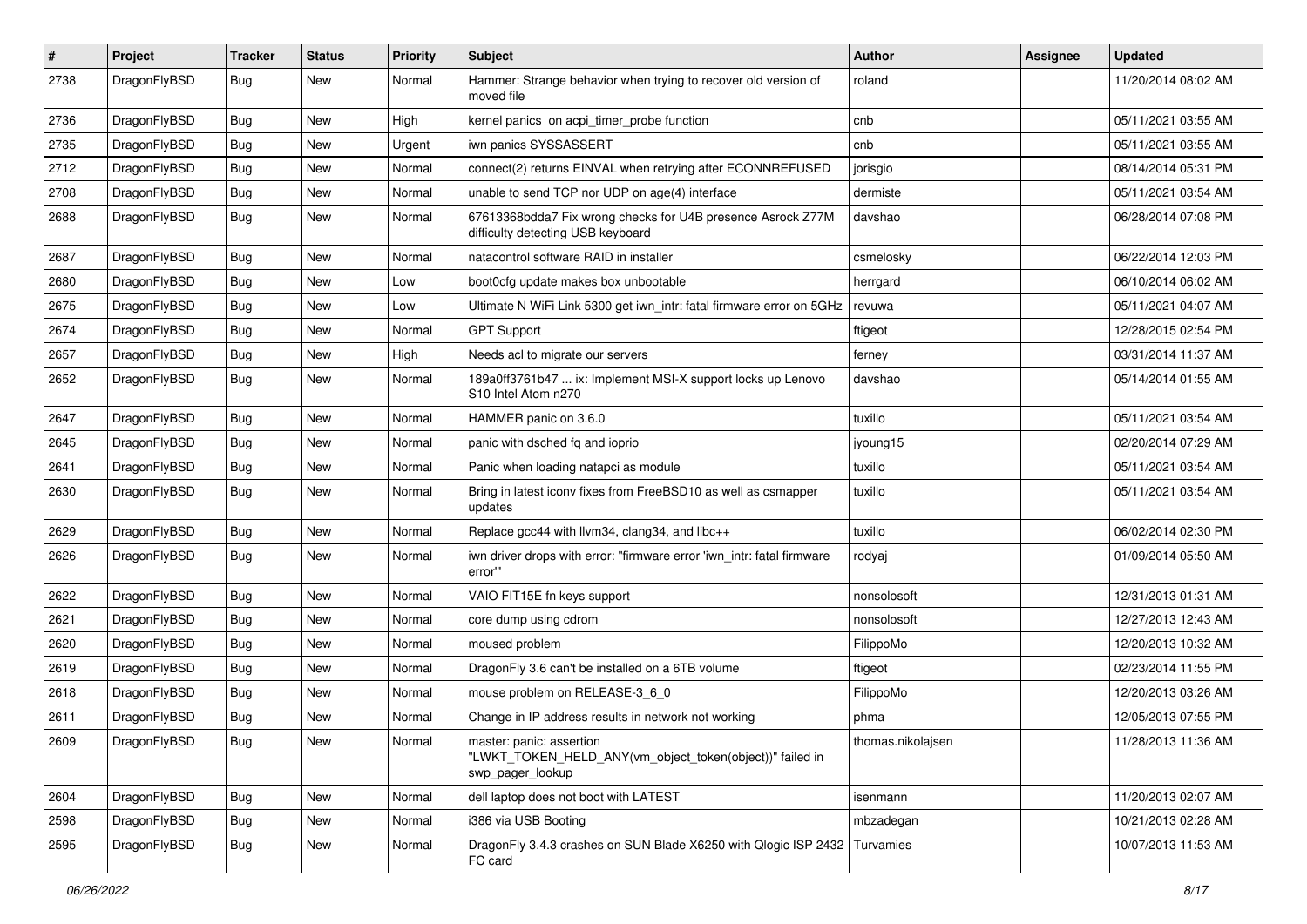| $\sharp$ | Project      | <b>Tracker</b> | <b>Status</b> | <b>Priority</b> | Subject                                                                                                                      | Author            | Assignee | <b>Updated</b>      |
|----------|--------------|----------------|---------------|-----------------|------------------------------------------------------------------------------------------------------------------------------|-------------------|----------|---------------------|
| 2587     | DragonFlyBSD | Bug            | New           | Normal          | SATA DVD writer not detected by DragonFly                                                                                    | srussell          |          | 09/04/2020 08:55 AM |
| 2586     | DragonFlyBSD | Bug            | <b>New</b>    | Normal          | pf: "modulate" state seems problematic                                                                                       | srussell          |          | 09/25/2013 07:36 PM |
| 2569     | DragonFlyBSD | Bug            | New           | Normal          | ctime NFS                                                                                                                    | ferney            |          | 08/11/2013 04:35 AM |
| 2568     | DragonFlyBSD | Bug            | New           | Normal          | AHCI panic                                                                                                                   | josepht           |          | 06/07/2013 05:52 PM |
| 2565     | DragonFlyBSD | Bug            | <b>New</b>    | Normal          | "ifconfig ix0 up" panic                                                                                                      | Itpig402a         |          | 06/03/2013 05:46 AM |
| 2557     | DragonFlyBSD | Bug            | <b>New</b>    | Normal          | stock 3.4.1 kernel halts during booting if dm and dm_target_crypt<br>are loaded and RAID controller is present               | phma              |          | 05/12/2013 10:38 PM |
| 2552     | DragonFlyBSD | Bug            | <b>New</b>    | Low             | hammer recovery should indicate progress                                                                                     | phma              |          | 05/03/2013 12:13 AM |
| 2547     | DragonFlyBSD | <b>Bug</b>     | New           | High            | crashed while doing a dry run of pkg_rolling-replace                                                                         | phma              |          | 04/18/2013 10:40 PM |
| 2544     | DragonFlyBSD | <b>Bug</b>     | <b>New</b>    | Normal          | live DVD system boot (menu option 1) caused db> prompt on<br>PE1950                                                          | estrabd           |          | 05/11/2021 03:54 AM |
| 2535     | DragonFlyBSD | Bug            | <b>New</b>    | Normal          | Imap processes apparentlt blocked on disk I/O                                                                                | ftigeot           |          | 04/02/2013 09:31 AM |
| 2531     | DragonFlyBSD | Bug            | <b>New</b>    | Normal          | camcontrol fails to disable APM                                                                                              | m.lombardi85      |          | 03/23/2013 12:28 PM |
| 2529     | DragonFlyBSD | <b>Bug</b>     | New           | Low             | Sundance network adapter is not detected and attached                                                                        | kworr             |          | 03/25/2013 02:29 AM |
| 2526     | DragonFlyBSD | Bug            | New           | Normal          | hammer cleanup doesn't run on first day of DST                                                                               | pavalos           |          | 10/18/2016 05:28 PM |
| 2520     | DragonFlyBSD | Bug            | New           | Normal          | panic: assertion "IS_SERIALIZED((ifp->if_serializer))" failed in<br>if_default_serialize_assert at /usr/src/sys/net/if.c:437 | ano               |          | 03/09/2013 12:14 AM |
| 2509     | DragonFlyBSD | <b>Bug</b>     | New           | Normal          | Redefinition of DIRBLKSIZ in restore(8)                                                                                      | swildner          |          | 06/04/2022 04:40 AM |
| 2498     | DragonFlyBSD | <b>Bug</b>     | <b>New</b>    | Normal          | DFBSD v3.2.2-RELEASE - LIST FIRST(&bp->b dep) == NULL"<br>failed in vfs_vmio_release                                         | tuxillo           |          | 05/31/2022 04:09 PM |
| 2495     | DragonFlyBSD | <b>Bug</b>     | New           | High            | DFBSD v3.3.0.960.g553fe7 - ocnt != 0" failed in<br>prop object release                                                       | tuxillo           |          | 05/31/2022 04:08 PM |
| 2493     | DragonFlyBSD | Bug            | <b>New</b>    | Normal          | vidcontrol: invalid video mode name                                                                                          | Svarov            |          | 01/24/2013 09:55 AM |
| 2490     | DragonFlyBSD | <b>Bug</b>     | New           | Normal          | nmalloc should color addresses to avoid cache bank conflictsw                                                                | vsrinivas         |          | 06/10/2014 05:51 AM |
| 2489     | DragonFlyBSD | Bug            | <b>New</b>    | Normal          | nmalloc doesn't cache VA for allocations > 8KB                                                                               | vsrinivas         |          | 06/10/2014 05:51 AM |
| 2473     | DragonFlyBSD | Bug            | New           | Normal          | Kernel crash when trying to up the wpi0 device (Dfly<br>v3.3.0.758.g47388-DEVELOPMENT)                                       | tomaz             |          | 02/24/2014 08:50 AM |
| 2453     | DragonFlyBSD | Bug            | New           | Normal          | panic: assertion "gd->gd_spinlocks == 0" failed                                                                              | Johannes.Hofmann  |          | 11/12/2012 12:54 PM |
| 2444     | DragonFlyBSD | Bug            | New           | Normal          | Crash during Hammer overnight cleanup                                                                                        | justin            |          | 11/04/2012 07:58 AM |
| 2436     | DragonFlyBSD | Bug            | <b>New</b>    | Normal          | panic: assertion "lp->lwp qcpu == dd->cpuid" failed in<br>dfly_acquire_curproc                                               | thomas.nikolaisen |          | 01/23/2013 11:07 AM |
| 2434     | DragonFlyBSD | <b>Bug</b>     | <b>New</b>    | Normal          | BTX Halted - Boot fails on USB/GUI                                                                                           | lucmv             |          | 10/17/2012 08:12 PM |
| 2430     | DragonFlyBSD | Bug            | New           | Normal          | Alternate Password Hash method                                                                                               | robin.carey1      |          | 10/07/2012 06:28 AM |
| 2423     | DragonFlyBSD | <b>Bug</b>     | New           | Urgent          | After multiple panics/locks, hitting KKASSERT in<br>hammer_init_cursor                                                       | rumcic            |          | 09/18/2012 02:28 AM |
| 2421     | DragonFlyBSD | Bug            | New           | High            | Kernel panic: vm_fault: page 0xc0f70000 not busy!                                                                            | lentferj          |          | 10/03/2012 08:16 AM |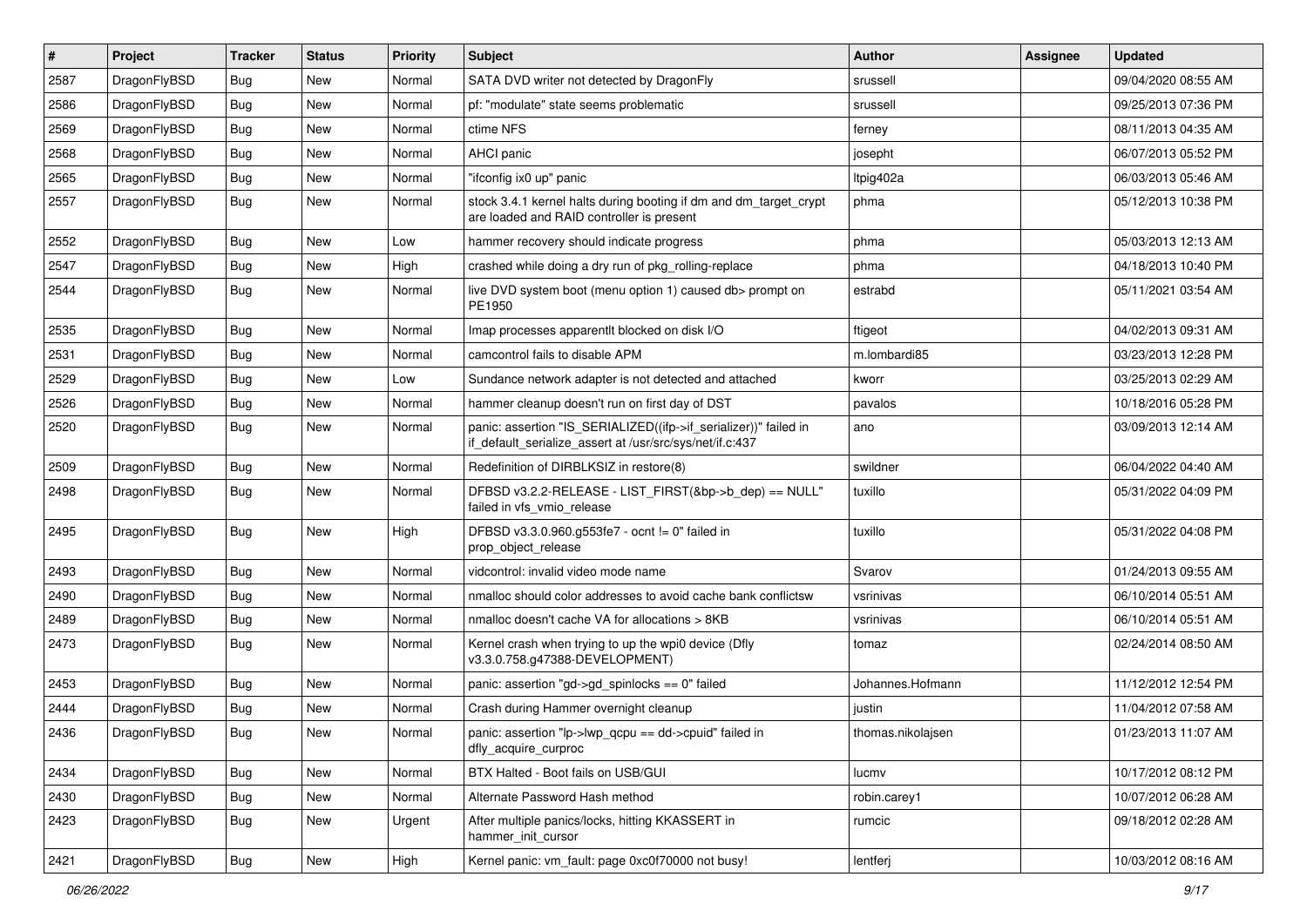| $\sharp$ | Project      | <b>Tracker</b> | <b>Status</b> | <b>Priority</b> | Subject                                                                                                    | Author       | Assignee | <b>Updated</b>      |
|----------|--------------|----------------|---------------|-----------------|------------------------------------------------------------------------------------------------------------|--------------|----------|---------------------|
| 2412     | DragonFlyBSD | <b>Bug</b>     | New           | Normal          | wlan0 fails to get address via dhclient                                                                    | nonsolosoft  |          | 08/30/2012 05:55 AM |
| 2403     | DragonFlyBSD | Bug            | New           | Low             | newfs -E doesn't handle /dev/serno device names properly                                                   | ftigeot      |          | 08/17/2012 05:07 AM |
| 2389     | DragonFlyBSD | <b>Bug</b>     | New           | Normal          | computer crashed while listing processes                                                                   | phma         |          | 06/18/2012 02:49 PM |
| 2387     | DragonFlyBSD | <b>Bug</b>     | New           | Normal          | hammer ignores -t during dedup                                                                             | phma         |          | 06/17/2012 12:30 PM |
| 2371     | DragonFlyBSD | Bug            | <b>New</b>    | Normal          | Timezone problem with America/Sao_Paulo                                                                    | raitech      |          | 05/17/2012 01:42 PM |
| 2369     | DragonFlyBSD | <b>Bug</b>     | <b>New</b>    | Normal          | panic: Bad link elm 0xffffffe07edf6068 next->prev != elm                                                   | jaydg        |          | 08/15/2012 03:04 AM |
| 2331     | DragonFlyBSD | Bug            | New           | Normal          | reading mouse mode from unopen file descriptor hangs mouse<br>driver                                       | phma         |          | 03/14/2012 09:43 AM |
| 2329     | DragonFlyBSD | Bug            | <b>New</b>    | Normal          | ibm x3550 & acpi                                                                                           | ano          |          | 06/03/2014 11:37 AM |
| 2324     | DragonFlyBSD | Bug            | <b>New</b>    | Normal          | natacotrol support > 2TB not working even after the ftigeot patch                                          | zenny        |          | 03/03/2012 01:00 AM |
| 2319     | DragonFlyBSD | <b>Bug</b>     | New           | Normal          | crypt/passwd forward compat                                                                                | c.turner1    |          | 02/28/2012 12:39 PM |
| 2316     | DragonFlyBSD | Bug            | <b>New</b>    | Normal          | Ungraceful invalid password handling for adding a new user in the<br>installer                             | rune         |          | 04/27/2012 11:23 PM |
| 2311     | DragonFlyBSD | Bug            | New           | Normal          | Xorg crash having something to do with drm                                                                 | phma         |          | 02/22/2012 09:59 AM |
| 2308     | DragonFlyBSD | Bug            | New           | Normal          | System freeze when unloading snd_hda                                                                       | jaydg        |          | 02/19/2012 07:15 AM |
| 2306     | DragonFlyBSD | <b>Bug</b>     | <b>New</b>    | Normal          | a crash starts the kernel debugger in text mode, but just reboots in X                                     | phma         |          | 02/11/2012 08:02 PM |
| 2297     | DragonFlyBSD | <b>Bug</b>     | New           | Normal          | strange NFS (client) error messages / problems                                                             | Anonymous    |          | 02/19/2012 02:59 PM |
| 2292     | DragonFlyBSD | Bug            | New           | Normal          | re interface with jumbo frames (mtu larger than 1500) hangs after<br>some traffic                          | Anonymous    |          | 01/31/2012 12:11 AM |
| 2287     | DragonFlyBSD | Bug            | <b>New</b>    | Normal          | HAMMER(ROOT) Illegal UNDO TAIL signature at<br>300000001967c000                                            | y0n3t4n1     |          | 11/07/2018 01:22 AM |
| 2283     | DragonFlyBSD | Bug            | New           | Normal          | DFBSD DragonFly v2.13.0.957.g4f459 - pmap_release: page<br>should already be gone 0xc27120bc               | tuxillo      |          | 01/23/2012 03:03 AM |
| 2254     | DragonFlyBSD | Bug            | New           | Normal          | panic: assertion "ref < &td->td_toks_end" failed in lwkt_gettoken at<br>/usr/src/sys/kern/lwkt_token.c:588 | eocallaghan  |          | 12/05/2011 10:21 PM |
| 2250     | DragonFlyBSD | <b>Bug</b>     | New           | Normal          | Kernel panic                                                                                               | adamk        |          | 11/23/2018 01:10 AM |
| 2248     | DragonFlyBSD | <b>Bug</b>     | <b>New</b>    | Normal          | sysctl panic                                                                                               | pavalos      |          | 11/23/2011 06:23 PM |
| 2245     | DragonFlyBSD | <b>Bug</b>     | New           | Normal          | panic: assertion "ref < &td->td_toks_end" failed in lwkt_gettoken at<br>/usr/src/sys/kern/lwkt_token.c:588 | juanfra684   |          | 11/22/2011 07:41 PM |
| 2224     | DragonFlyBSD | Bug            | <b>New</b>    | Normal          | v2.13.0.291.gaa7ec - Panic on fq while installing world                                                    | tuxillo      |          | 11/18/2011 01:40 AM |
| 2210     | DragonFlyBSD | <b>Bug</b>     | New           | Normal          | Bugtracker cannot assign default project for new users                                                     | ahuete.devel |          | 11/17/2011 11:30 AM |
| 2199     | DragonFlyBSD | <b>Bug</b>     | New           | Normal          | screen segfaults if utmpx isn't present                                                                    | pavalos      |          | 11/15/2011 10:52 PM |
| 2182     | DragonFlyBSD | Bug            | New           | Normal          | if_msk PHY FIFO underrun/overflow                                                                          | nonsolosoft  |          | 09/03/2012 06:39 AM |
| 2171     | DragonFlyBSD | <b>Bug</b>     | New           | Normal          | DFBSD v2.13.0.151.gdc8442 - panic: assertion "(*ptep &<br>$(PG MANAGED PG V)) == PG V"$                    | tuxillo      |          | 11/04/2011 05:06 PM |
| 2167     | DragonFlyBSD | <b>Bug</b>     | New           | Normal          | shutdown/reboot fails after uptime msg                                                                     | marino       |          | 11/28/2011 03:01 AM |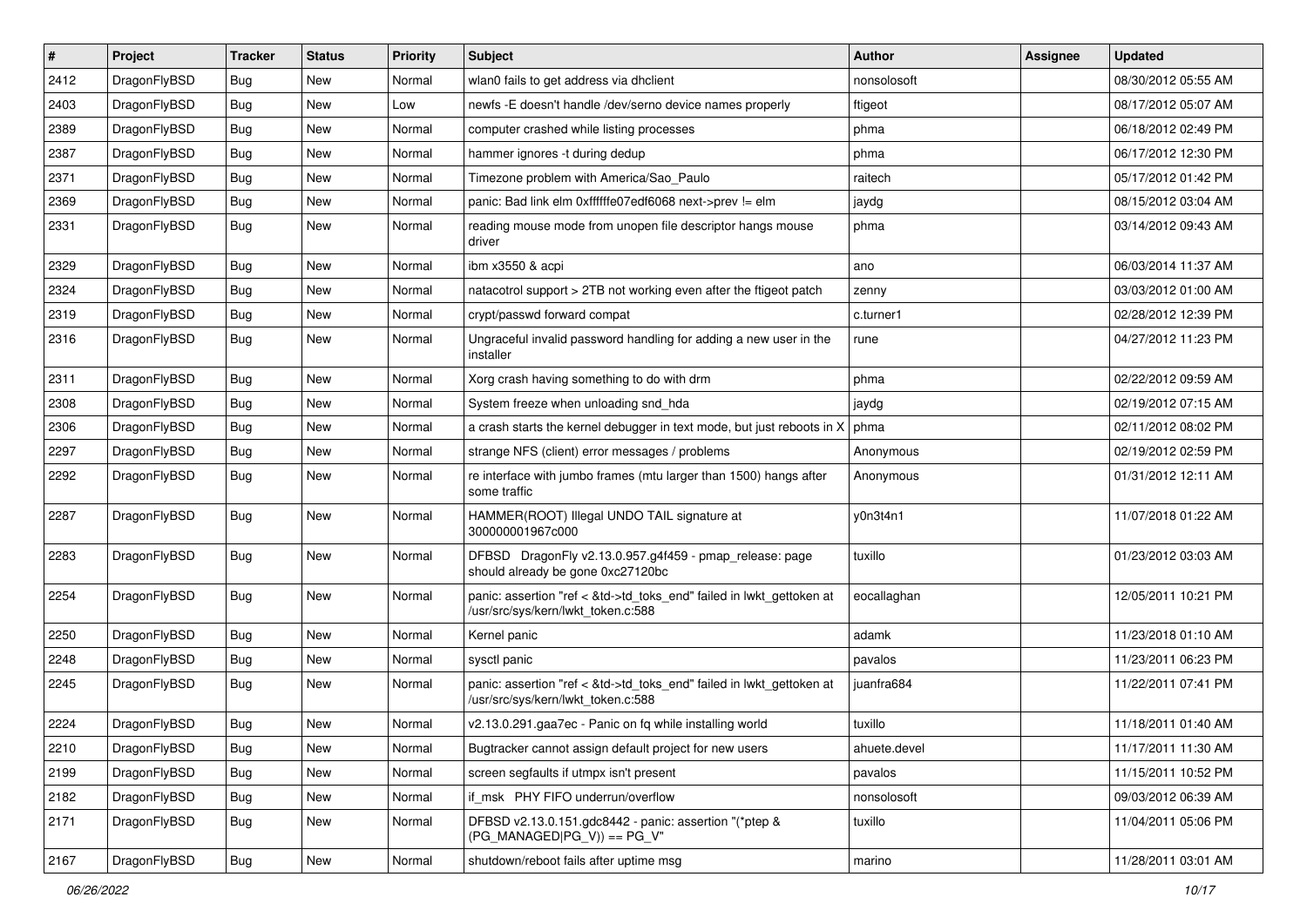| $\sharp$ | Project      | <b>Tracker</b> | <b>Status</b> | <b>Priority</b> | <b>Subject</b>                                                                 | Author       | Assignee | <b>Updated</b>      |
|----------|--------------|----------------|---------------|-----------------|--------------------------------------------------------------------------------|--------------|----------|---------------------|
| 2166     | DragonFlyBSD | Bug            | New           | Normal          | DFBSD v2.13.0.109.g05b9d - Strange lockups                                     | tuxillo      |          | 10/29/2011 11:20 AM |
| 2164     | DragonFlyBSD | <b>Bug</b>     | <b>New</b>    | Normal          | panic on reboot from usb.                                                      | eocallaghan  |          | 10/27/2011 09:29 AM |
| 2161     | DragonFlyBSD | <b>Bug</b>     | <b>New</b>    | Normal          | Outdated xorg.conf file gets installed into etc and screws up mouse            | eocallaghan  |          | 10/27/2011 01:51 PM |
| 2158     | DragonFlyBSD | <b>Bug</b>     | New           | Normal          | iwn panics with assertion on boot.                                             | eocallaghan  |          | 10/24/2011 04:13 PM |
| 2154     | DragonFlyBSD | Bug            | New           | Normal          | vkernel copyout() doesn't return EFAULT on error                               | vsrinivas    |          | 10/20/2011 03:53 AM |
| 2153     | DragonFlyBSD | Bug            | New           | Normal          | Too many unuseful warnings at boot                                             | juanfra684   |          | 10/18/2011 10:16 PM |
| 2141     | DragonFlyBSD | <b>Bug</b>     | New           | Urgent          | loader and/or documentation broken                                             | sjg          |          | 01/20/2012 10:51 AM |
| 2140     | DragonFlyBSD | <b>Bug</b>     | <b>New</b>    | High            | hammer io delallocate panic with 'duplicate entry' message                     | ttw          |          | 10/07/2011 12:22 PM |
| 2138     | DragonFlyBSD | <b>Bug</b>     | New           | Normal          | > 100% CPU usage                                                               | robin.carey1 |          | 09/26/2011 12:20 PM |
| 2136     | DragonFlyBSD | Bug            | New           | Normal          | socketpair() doesn't free file descriptors on copyout failure                  | vsrinivas    |          | 04/05/2013 09:13 AM |
| 2129     | DragonFlyBSD | <b>Bug</b>     | New           | Normal          | DFBSD v2.11.0.661.gf9438 i386 - panic: lockmgr thrd sleep                      | tuxillo      |          | 09/05/2011 09:49 AM |
| 2125     | DragonFlyBSD | <b>Bug</b>     | New           | Normal          | Weird garbage in dmesg                                                         | herrgard     |          | 08/30/2011 08:04 PM |
| 2124     | DragonFlyBSD | <b>Bug</b>     | New           | Normal          | getty repeating too quickly on port /dev/ttyv0                                 | sgeorge.ml   |          | 09/01/2011 04:28 AM |
| 2123     | DragonFlyBSD | <b>Bug</b>     | <b>New</b>    | Normal          | hammer is losing files                                                         | schmir       |          | 08/30/2011 07:56 PM |
| 2122     | DragonFlyBSD | Submit         | New           | Normal          | [Review] Fixes to the VFS layer                                                | ftigeot      |          | 05/31/2022 03:25 PM |
| 2117     | DragonFlyBSD | Bug            | <b>New</b>    | High            | ACPI and/or bce(4) problem with 2.11.0.673.g0d557 on HP DL380<br>G6            | pauska       |          | 08/22/2011 10:15 AM |
| 2115     | DragonFlyBSD | Bug            | <b>New</b>    | Normal          | [msk] system freeze after receive some paquet                                  | bsdsx        |          | 08/22/2011 10:22 AM |
| 2107     | DragonFlyBSD | <b>Bug</b>     | New           | Normal          | 2.10.1 sata dvd drive issue                                                    | ausppc       |          | 07/31/2011 08:41 PM |
| 2104     | DragonFlyBSD | <b>Bug</b>     | <b>New</b>    | Normal          | network configuration seg. fault on install CD                                 | navratil     |          | 07/26/2011 07:55 AM |
| 2099     | DragonFlyBSD | <b>Bug</b>     | New           | Normal          | page fault panic in vm system                                                  | pavalos      |          | 07/10/2011 08:51 AM |
| 2098     | DragonFlyBSD | Submit         | <b>New</b>    | Normal          | [PATCH] correct ath man page example<br>(/usr/src/share/man/man4/ath.4)        | nobody       |          | 11/15/2011 12:27 AM |
| 2095     | DragonFlyBSD | Bug            | <b>New</b>    | Low             | Running installer post-install: Unsupported DFUI transport "                   | greenrd      |          | 06/26/2011 09:20 AM |
| 2094     | DragonFlyBSD | Bug            | New           | Normal          | Segfault when gdb printing backtrace from core dump                            | greenrd      |          | 06/25/2011 04:14 PM |
| 2085     | DragonFlyBSD | Bug            | New           | Normal          | panic: assertion: (m->flags & PG_MAPPED) == 0 in<br>vm_page_free_toq           | vsrinivas    |          | 06/10/2011 07:48 AM |
| 2084     | DragonFlyBSD | Bug            | New           | Normal          | DFBSD v2.11.0.242.g4d317 - panic: zone: entry not free                         | tuxillo      |          | 07/03/2012 01:23 AM |
| 2082     | DragonFlyBSD | Bug            | New           | Normal          | dfbsd 2.10.1 amd64 - mc port build error with 'bmake bin-install'              | sun-doctor   |          | 05/25/2011 07:18 PM |
| 2080     | DragonFlyBSD | Bug            | New           | Normal          | panic: lockmgr thrd sleep: called from interrupt, ipi, or hard code<br>section | rumcic       |          | 05/30/2011 05:06 PM |
| 2078     | DragonFlyBSD | Bug            | New           | Normal          | DFBSD i386 v2.11.0.201.g3ed2f - Panic during installworld into a<br>vn0 device | tuxillo      |          | 05/19/2011 07:50 PM |
| 2077     | DragonFlyBSD | <b>Bug</b>     | New           | Normal          | USB devices conflicting                                                        | srussell     |          | 05/17/2011 05:12 PM |
| 2075     | DragonFlyBSD | <b>Bug</b>     | New           | Normal          | pflogd on x86 64                                                               | fanch        |          | 05/16/2011 04:04 PM |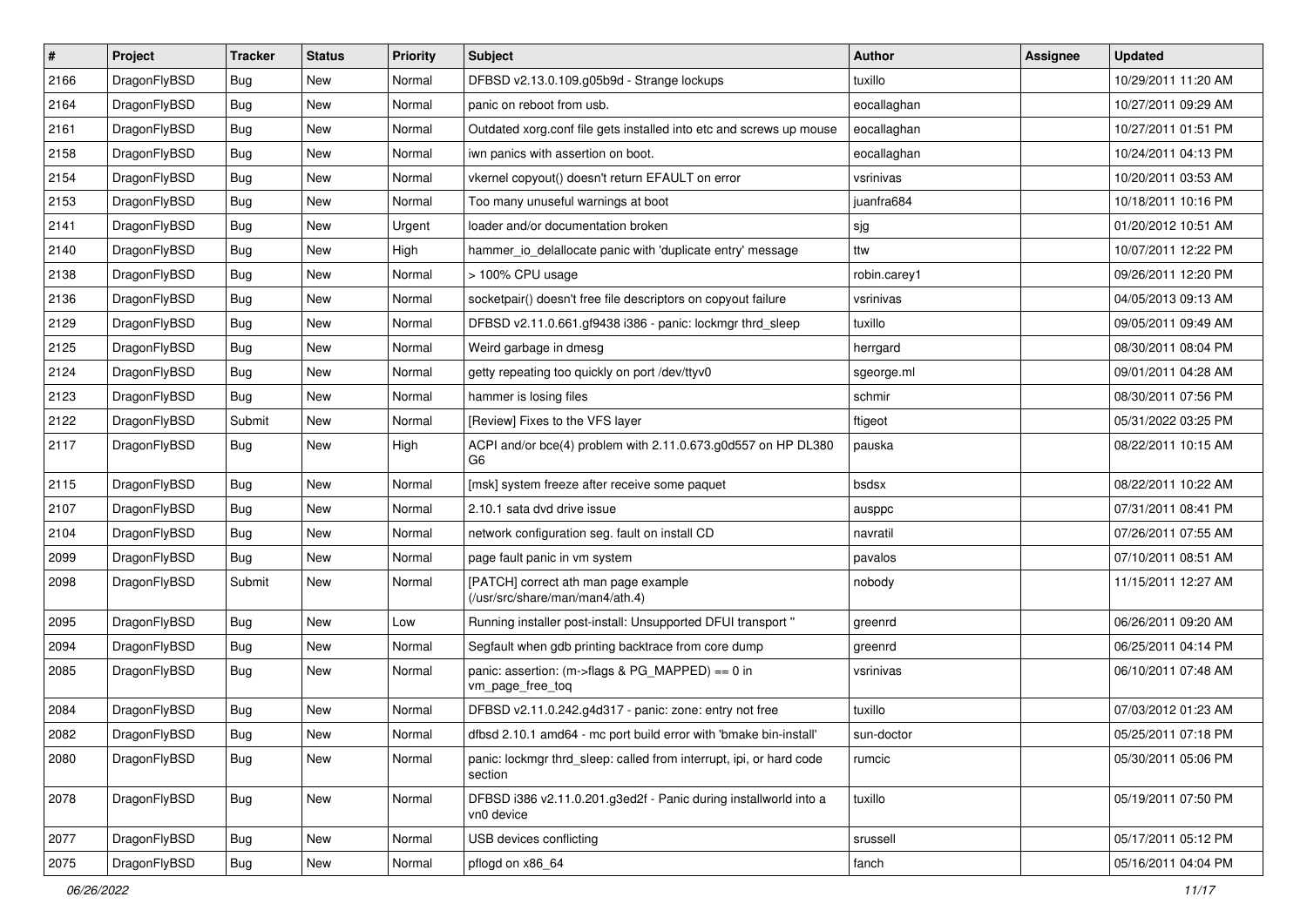| $\sharp$ | Project      | <b>Tracker</b> | <b>Status</b> | <b>Priority</b> | Subject                                                                                    | Author             | Assignee | <b>Updated</b>      |
|----------|--------------|----------------|---------------|-----------------|--------------------------------------------------------------------------------------------|--------------------|----------|---------------------|
| 2072     | DragonFlyBSD | <b>Bug</b>     | New           | Normal          | Fatal trap 12: stopped at lwkt_send_ipiq3                                                  | rumcic             |          | 05/17/2011 04:12 AM |
| 2071     | DragonFlyBSD | <b>Bug</b>     | New           | High            | Panic on assertion: (int)(flg->seq - seq) > 0 in hammer_flusher_flush<br>after inode error | vsrinivas          |          | 06/12/2011 07:59 AM |
| 2067     | DragonFlyBSD | Bug            | <b>New</b>    | Normal          | sound/pcm: "play interrupt timeout, channel dead"                                          | matthiasr          |          | 05/11/2021 03:55 AM |
| 2061     | DragonFlyBSD | <b>Bug</b>     | New           | Normal          | USB keyboard boot panic                                                                    | sjg                |          | 05/04/2012 12:20 AM |
| 2055     | DragonFlyBSD | <b>Bug</b>     | <b>New</b>    | Normal          | $ssh + IPV6 + bridge \Rightarrow connection freezes$                                       | steve              |          | 04/24/2011 07:13 PM |
| 2052     | DragonFlyBSD | Bug            | <b>New</b>    | Normal          | Kernel panic: CPU APIC ID out of range                                                     | Anonymous          |          | 05/02/2011 11:06 AM |
| 2051     | DragonFlyBSD | <b>Bug</b>     | <b>New</b>    | Normal          | No ipv6 lan route entry created on 2.10                                                    | ftigeot            |          | 04/21/2011 10:37 AM |
| 2048     | DragonFlyBSD | <b>Bug</b>     | New           | Normal          | panic: ffs_sync: rofs mod                                                                  | pavalos            |          | 04/12/2011 05:45 AM |
| 2045     | DragonFlyBSD | Bug            | <b>New</b>    | Normal          | ral(4): Fatal trap 12: page fault while in kernel mode (two panics)                        | herrgard           |          | 11/03/2011 05:34 PM |
| 2042     | DragonFlyBSD | <b>Bug</b>     | New           | Normal          | kernel panic, when run boot0cfg                                                            | sepherosa          |          | 05/31/2022 03:01 PM |
| 2020     | DragonFlyBSD | Bug            | New           | Low             | Port brcm80211 driver from Linux to DragonFly BSD                                          | studer             |          | 03/05/2011 10:54 PM |
| 2008     | DragonFlyBSD | <b>Bug</b>     | <b>New</b>    | Normal          | lwkt_setcpu_remote: td->td_flags 00800621 console flood                                    | pavalos            |          | 03/06/2011 09:37 PM |
| 2004     | DragonFlyBSD | <b>Bug</b>     | New           | Normal          | LWKT_WAIT_IPIQ panic                                                                       | steve              |          | 03/08/2011 05:46 PM |
| 1990     | DragonFlyBSD | Bug            | New           | Normal          | /mnt too large to mount                                                                    | peur.neu           |          | 02/16/2011 11:24 PM |
| 1984     | DragonFlyBSD | <b>Bug</b>     | New           | Normal          | hammer mount fails after crash - HAMMER: FIFO record bad head<br>signature                 | thomas.nikolajsen  |          | 03/08/2011 06:57 PM |
| 1982     | DragonFlyBSD | Bug            | <b>New</b>    | Low             | There is no linuxulator on x86-64                                                          | herrgard           |          | 05/31/2022 02:25 PM |
| 1975     | DragonFlyBSD | <b>Bug</b>     | <b>New</b>    | Normal          | Applications seg fault in select() and poll()                                              | rumcic             |          | 05/31/2022 02:58 PM |
| 1961     | DragonFlyBSD | <b>Bug</b>     | New           | Normal          | Can't create dump from DDB                                                                 | shamaz             |          | 01/29/2011 09:02 PM |
| 1959     | DragonFlyBSD | <b>Bug</b>     | <b>New</b>    | Normal          | DFBSD v2.9.1.422.gc98f2 - Panic during boot - IPv6 and PF                                  | tuxillo            |          | 01/13/2011 03:37 AM |
| 1951     | DragonFlyBSD | <b>Bug</b>     | New           | Normal          | dma_timeouts at phyaddr on a good hdd                                                      | peur.neu           |          | 01/04/2011 07:12 AM |
| 1949     | DragonFlyBSD | Bug            | New           | Normal          | iwn panic                                                                                  | pavalos            |          | 01/30/2011 03:21 AM |
| 1947     | DragonFlyBSD | <b>Bug</b>     | New           | Low             | GA-880GM-UD2H (rev. 1.3) AHCI fails to detect disks at the end of<br>the RAID controller   | eocallaghan        |          | 11/27/2021 08:46 AM |
| 1944     | DragonFlyBSD | <b>Bug</b>     | New           | Normal          | panic: backing_object 0xdea7b258 was somehow re-referenced<br>during collapse!             | sepherosa          |          | 12/27/2010 02:06 AM |
| 1943     | DragonFlyBSD | Bug            | New           | Normal          | hammer assertion panic                                                                     | peter              |          | 12/27/2010 12:45 AM |
| 1942     | DragonFlyBSD | <b>Bug</b>     | <b>New</b>    | Normal          | locking against myself in getcacheblk()?                                                   | qhwt.dfly          |          | 05/31/2022 02:15 PM |
| 1941     | DragonFlyBSD | <b>Bug</b>     | New           | Normal          | wlan config crash                                                                          | abandon.every.hope |          | 12/24/2010 07:54 PM |
| 1939     | DragonFlyBSD | <b>Bug</b>     | <b>New</b>    | Normal          | Panic on nightly build and stress test box                                                 | lentferj           |          | 12/18/2010 08:41 AM |
| 1935     | DragonFlyBSD | <b>Bug</b>     | New           | Normal          | mouse does not work after switching between x and console                                  | shamaz             |          | 12/13/2010 10:06 AM |
| 1923     | DragonFlyBSD | <b>Bug</b>     | New           | Normal          | Abysmal NFS performance with IPv6                                                          | ftigeot            |          | 12/05/2010 09:34 PM |
| 1920     | DragonFlyBSD | <b>Bug</b>     | New           | High            | system hangs                                                                               | zhtw               |          | 11/22/2010 08:59 AM |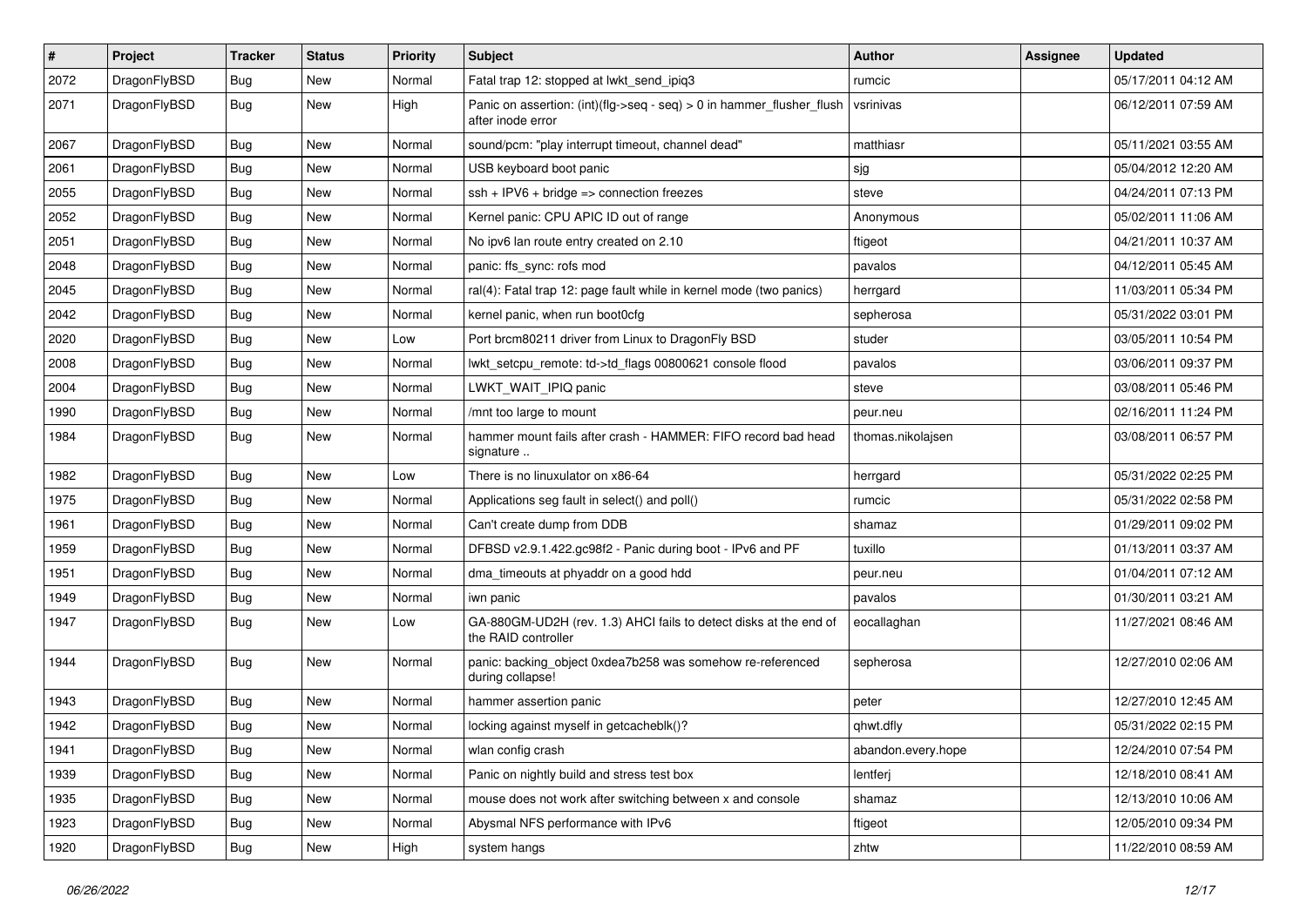| $\sharp$ | Project      | <b>Tracker</b> | <b>Status</b> | <b>Priority</b> | Subject                                                                                                                                                                                           | Author           | Assignee | <b>Updated</b>      |
|----------|--------------|----------------|---------------|-----------------|---------------------------------------------------------------------------------------------------------------------------------------------------------------------------------------------------|------------------|----------|---------------------|
| 1917     | DragonFlyBSD | Bug            | New           | Normal          | panic: assertion: (RB_EMPTY(&ip->rec_tree) && (ip->flags &<br>HAMMER_INODE_XDIRTY) == 0)    (!RB_EMPTY(&ip->rec_tree)<br>&& (ip->flags & HAMMER INODE XDIRTY) != 0) in<br>hammer_flush_inode_done | qhwt.dfly        |          | 11/24/2010 03:23 AM |
| 1916     | DragonFlyBSD | Bug            | <b>New</b>    | Normal          | Constant crashes on x86_64 with UFS                                                                                                                                                               | lentferj         |          | 11/21/2010 07:40 PM |
| 1913     | DragonFlyBSD | <b>Bug</b>     | New           | Normal          | panic: assertion: ip->flush_state != HAMMER_FST_FLUSH in<br>hammer_flush_inode_core                                                                                                               | swildner         |          | 11/20/2010 05:27 PM |
| 1907     | DragonFlyBSD | <b>Bug</b>     | <b>New</b>    | Normal          | Hammer crash in hammer flusher flush()                                                                                                                                                            | swildner         |          | 11/11/2010 05:07 AM |
| 1899     | DragonFlyBSD | <b>Bug</b>     | New           | Normal          | Keyboard doesn't work                                                                                                                                                                             | fransm           |          | 05/15/2022 03:32 PM |
| 1884     | DragonFlyBSD | Bug            | New           | Normal          | System completely freezes while listening music (devbuf: malloc<br>limit exceeded)                                                                                                                | shamaz           |          | 01/24/2011 05:00 PM |
| 1882     | DragonFlyBSD | Bug            | New           | Low             | Idea for handling new USB vendor/device codes                                                                                                                                                     | bmk              |          | 10/20/2010 12:15 PM |
| 1877     | DragonFlyBSD | Bug            | <b>New</b>    | Normal          | Freeze during 1st hammer cleanup after new install                                                                                                                                                | elekktretterr    |          | 05/15/2022 11:43 AM |
| 1874     | DragonFlyBSD | <b>Bug</b>     | New           | Normal          | mpd listening on all IPs, accepting only on one                                                                                                                                                   | rumcic           |          | 05/08/2011 01:01 PM |
| 1873     | DragonFlyBSD | <b>Bug</b>     | New           | Normal          | Panic upon usb mouse detach and reattaching                                                                                                                                                       | rumcic           |          | 02/01/2011 09:53 AM |
| 1867     | DragonFlyBSD | Bug            | <b>New</b>    | Normal          | it(4) motherboard and fan problems                                                                                                                                                                | tuxillo          |          | 07/08/2011 10:48 AM |
| 1861     | DragonFlyBSD | <b>Bug</b>     | New           | Normal          | panic via kprintf (lockmgr called in a hard section)                                                                                                                                              | vsrinivas        |          | 10/11/2010 12:56 AM |
| 1850     | DragonFlyBSD | <b>Bug</b>     | <b>New</b>    | Normal          | volume-add on hammer root fs panic                                                                                                                                                                | Johannes.Hofmann |          | 04/18/2019 04:27 AM |
| 1836     | DragonFlyBSD | <b>Bug</b>     | New           | Normal          | Incorrect TCP checksum show up in tcpdump                                                                                                                                                         | robgar1          |          | 05/15/2022 11:22 AM |
| 1826     | DragonFlyBSD | <b>Bug</b>     | New           | Normal          | panic during boot: assertion so->so_port  in tcp_input                                                                                                                                            | ftigeot          |          | 05/15/2022 11:05 AM |
| 1818     | DragonFlyBSD | Bug            | New           | Normal          | panic: Bad tailq NEXT (kqueue issue ?)                                                                                                                                                            | ftigeot          |          | 05/15/2022 11:40 AM |
| 1786     | DragonFlyBSD | <b>Bug</b>     | <b>New</b>    | Normal          | Calling NULL function pointer initiates panic loop                                                                                                                                                | sjg              |          | 10/11/2010 05:28 PM |
| 1774     | DragonFlyBSD | <b>Bug</b>     | <b>New</b>    | Normal          | New IP header cleanup branch available for testing                                                                                                                                                | dillon           |          | 05/15/2022 10:59 AM |
| 1695     | DragonFlyBSD | <b>Bug</b>     | New           | Normal          | NFS-related system breakdown                                                                                                                                                                      | Anonymous        |          | 04/10/2014 12:35 AM |
| 1634     | DragonFlyBSD | <b>Bug</b>     | New           | Normal          | panic: spin_lock: 0xe4ad1320, indefinitive wait!                                                                                                                                                  | elekktretterr    |          | 01/19/2015 03:21 AM |
| 1594     | DragonFlyBSD | <b>Bug</b>     | <b>New</b>    | Normal          | Kernel panic during boot from Live CD on Dell E6400                                                                                                                                               | bodie            |          | 05/11/2021 03:54 AM |
| 1559     | DragonFlyBSD | <b>Bug</b>     | New           | Normal          | kernel trap                                                                                                                                                                                       | phma             |          | 11/27/2021 08:43 AM |
| 1525     | DragonFlyBSD | <b>Bug</b>     | New           | Normal          | boehm-gc problems                                                                                                                                                                                 | hasso            |          | 10/13/2012 07:13 PM |
| 1463     | DragonFlyBSD | Bug            | New           | Normal          | Mountroot before drives are initialized                                                                                                                                                           | elekktretterr    |          | 12/07/2010 01:30 PM |
| 1313     | DragonFlyBSD | <b>Bug</b>     | New           | LOW             | Signal code in kernel needs major overhaul (signal queues,<br>si_code, si_addr)                                                                                                                   | hasso            |          | 05/11/2021 04:00 AM |
| 1246     | DragonFlyBSD | Bug            | New           | Normal          | bad resolution (monitor desync) with livedvd                                                                                                                                                      | Przem0l          |          | 02/18/2014 06:29 AM |
| 1194     | DragonFlyBSD | <b>Bug</b>     | New           | Normal          | SCSI errors while trying to copy photos from my camera                                                                                                                                            | elekktretterr    |          | 01/14/2015 04:39 PM |
| 1193     | DragonFlyBSD | Bug            | New           | Normal          | kernel doesn't recognize cdrom drive                                                                                                                                                              | nonsolosoft      |          | 01/25/2014 09:11 PM |
| 1192     | DragonFlyBSD | Submit         | New           | Normal          | KKASSERTs in sys/kern/uipc_{msg,socket}.c are too strict                                                                                                                                          | rumcic           |          | 05/11/2021 04:07 AM |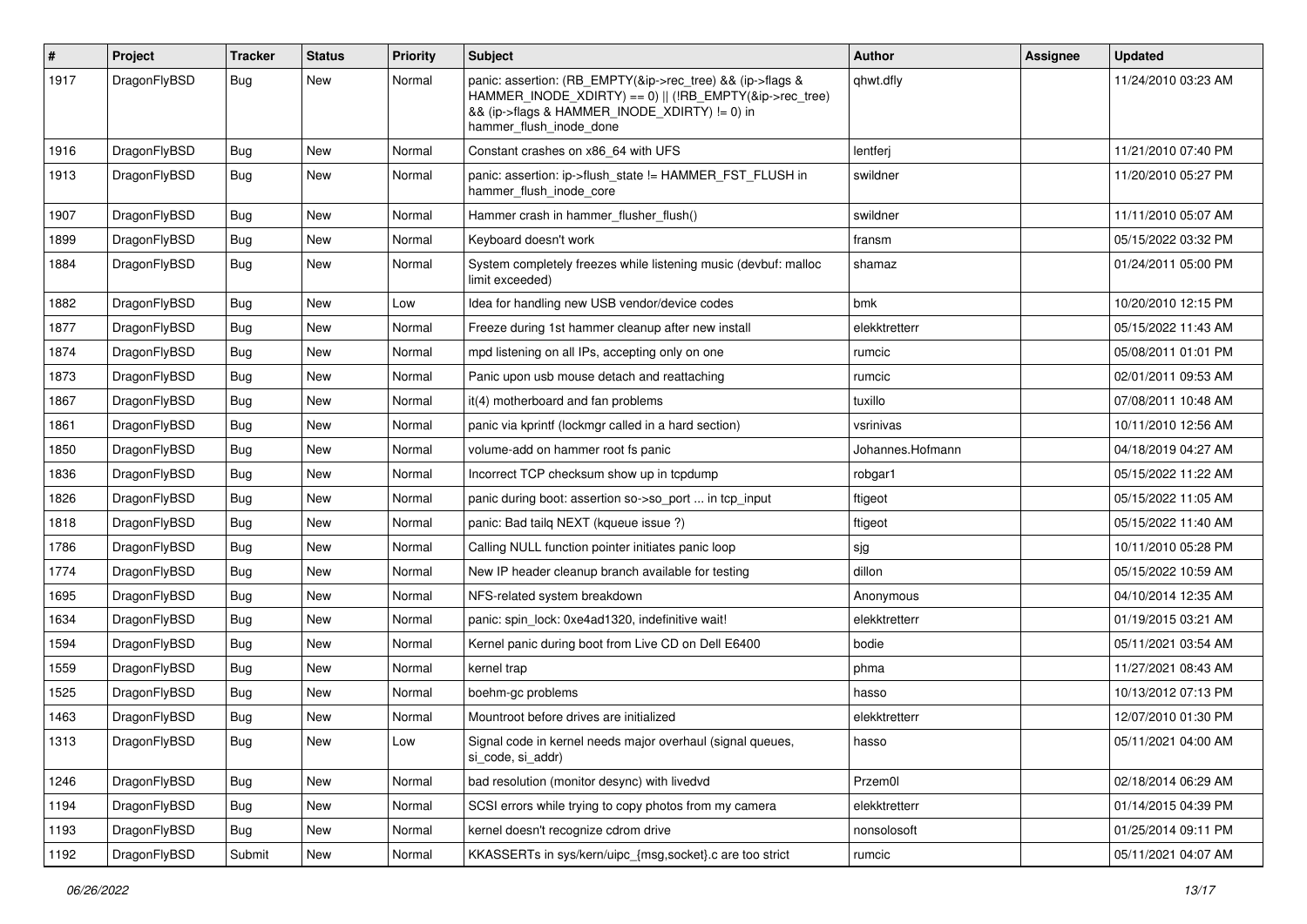| $\pmb{\#}$ | Project      | <b>Tracker</b> | <b>Status</b> | <b>Priority</b> | Subject                                                                                                   | <b>Author</b>     | <b>Assignee</b> | <b>Updated</b>      |
|------------|--------------|----------------|---------------|-----------------|-----------------------------------------------------------------------------------------------------------|-------------------|-----------------|---------------------|
| 1185       | DragonFlyBSD | Bug            | <b>New</b>    | High            | need a tool to merge changes into /etc                                                                    | wa1ter            |                 | 02/18/2014 06:02 AM |
| 989        | DragonFlyBSD | <b>Bug</b>     | <b>New</b>    | Normal          | installer/fdisk trouble with wrapped values                                                               | Discodestroyer    |                 | 02/18/2014 06:27 AM |
| 599        | DragonFlyBSD | <b>Bug</b>     | New           | Urgent          | 1.9.0 reproducable panic                                                                                  | pavalos           |                 | 12/22/2010 01:08 AM |
| 3317       | DragonFlyBSD | Bug            | In Progress   | Normal          | Network vtnet0 not working on Hetzner cloud                                                               | mneumann          |                 | 06/18/2022 03:55 AM |
| 3310       | DragonFlyBSD | <b>Bug</b>     | In Progress   | Normal          | NVMM+QEMU fail to boot with UEFI: Mem Assist Failed<br>[gpa=0xfffffff0]                                   | liweitianux       |                 | 01/11/2022 03:22 PM |
| 3299       | DragonFlyBSD | <b>Bug</b>     | In Progress   | Normal          | DragonFlyBSD reports utterly wrong uptime (most of the time, right<br>after booting in)                   | adrian            |                 | 11/11/2021 01:43 PM |
| 3269       | DragonFlyBSD | <b>Bug</b>     | In Progress   | Normal          | Is double-buffer'd buf still required by HAMMER2 ?                                                        | tkusumi           |                 | 05/12/2021 04:09 PM |
| 3113       | DragonFlyBSD | <b>Bug</b>     | In Progress   | Urgent          | Booting vKernel fails due being out of swap space                                                         | tcullen           |                 | 05/11/2021 04:14 AM |
| 3111       | DragonFlyBSD | <b>Bug</b>     | In Progress   | High            | Mouse lags every second heavily under X11                                                                 | mneumann          |                 | 12/12/2017 09:46 PM |
| 3021       | DragonFlyBSD | Bug            | In Progress   | Normal          | sys/dev/drm/i915/i915_gem_stolen.c:115]: (error) Signed integer<br>overflow for expression '65535<<20'    | dcb               |                 | 04/11/2017 12:46 PM |
| 3011       | DragonFlyBSD | <b>Bug</b>     | In Progress   | Normal          | dragonfly/sys/dev/netif/re/re.c: suspicious code?                                                         | dcb               |                 | 07/29/2017 01:26 AM |
| 2797       | DragonFlyBSD | Bug            | In Progress   | Low             | vkernels with & without machdep.pmap_mmu_optimize                                                         | vellowrabbit2010  |                 | 11/27/2021 08:06 AM |
| 2731       | DragonFlyBSD | Bug            | In Progress   | Normal          | Screen full of random colors when starting Xorg with Intel Haswell<br>HD Graphics P4600                   | jkatzmaier        |                 | 11/12/2014 04:08 PM |
| 2631       | DragonFlyBSD | <b>Bug</b>     | In Progress   | Low             | Verify library versioning current with full package build and switch it<br>on (after publishing packages) | tuxillo           |                 | 05/11/2021 04:06 AM |
| 2499       | DragonFlyBSD | Bug            | In Progress   | Urgent          | DRAGONFLY_3_2 lockd not responding correctly                                                              | Nerzhul           |                 | 01/22/2013 12:47 PM |
| 2414       | DragonFlyBSD | <b>Bug</b>     | In Progress   | Normal          | Lenovo S10 acpi freeze (not new)                                                                          | davshao           |                 | 05/11/2021 04:13 AM |
| 2360       | DragonFlyBSD | <b>Bug</b>     | In Progress   | Normal          | Wishlist: virtio driver import                                                                            | vsrinivas         |                 | 06/04/2022 04:16 AM |
| 2351       | DragonFlyBSD | Bug            | In Progress   | Normal          | DFBSD v3.1.0.579.g44ccf - Stuck during startup, random freezes                                            | tuxillo           |                 | 04/24/2012 08:21 AM |
| 2345       | DragonFlyBSD | <b>Bug</b>     | In Progress   | Normal          | DFBSD v3.1.0.457.gd679f - NFS panic on diskless station                                                   | tuxillo           |                 | 04/07/2012 05:22 PM |
| 2296       | DragonFlyBSD | <b>Bug</b>     | In Progress   | High            | panic: assertion "m->wire count > 0" failed                                                               | thomas.nikolajsen |                 | 08/30/2012 06:09 AM |
| 2282       | DragonFlyBSD | <b>Bug</b>     | In Progress   | Normal          | gdb segfaults with certain corefiles                                                                      | tuxillo           |                 | 01/18/2012 04:40 PM |
| 2013       | DragonFlyBSD | <b>Bug</b>     | In Progress   | Normal          | oversized DMA request loop                                                                                | josepht           |                 | 05/11/2021 04:06 AM |
| 1749       | DragonFlyBSD | <b>Bug</b>     | In Progress   | Normal          | HAMMER fsstress panic in hammer_flush_inode_core<br>'ip->flush_state != HAMMER_FST_FLUSH'                 | vsrinivas         |                 | 05/11/2021 04:06 AM |
| 1744       | DragonFlyBSD | Bug            | In Progress   | Normal          | HAMMER fsstress panic in hammer setup child callback                                                      | vsrinivas         |                 | 05/11/2021 04:05 AM |
| 1669       | DragonFlyBSD | <b>Bug</b>     | In Progress   | Normal          | Drive wont open using button                                                                              | elekktretterr     |                 | 02/29/2012 12:05 PM |
| 1661       | DragonFlyBSD | <b>Bug</b>     | In Progress   | Normal          | panic on password entry mount smb filesystem                                                              | vsrinivas         |                 | 11/27/2021 08:29 AM |
| 1502       | DragonFlyBSD | <b>Bug</b>     | In Progress   | Normal          | Lock while deleting files from nohistory HAMMER directories                                               | hasso             |                 | 03/10/2013 04:28 AM |
| 1398       | DragonFlyBSD | Submit         | In Progress   | Normal          | hdestroy(3) restricts hash key to point to malloc'ed space                                                | Anonymous         |                 | 08/20/2021 04:06 PM |
| 1368       | DragonFlyBSD | Bug            | In Progress   | Normal          | suspend signal race?                                                                                      | qhwt+dfly         |                 | 05/11/2021 03:51 AM |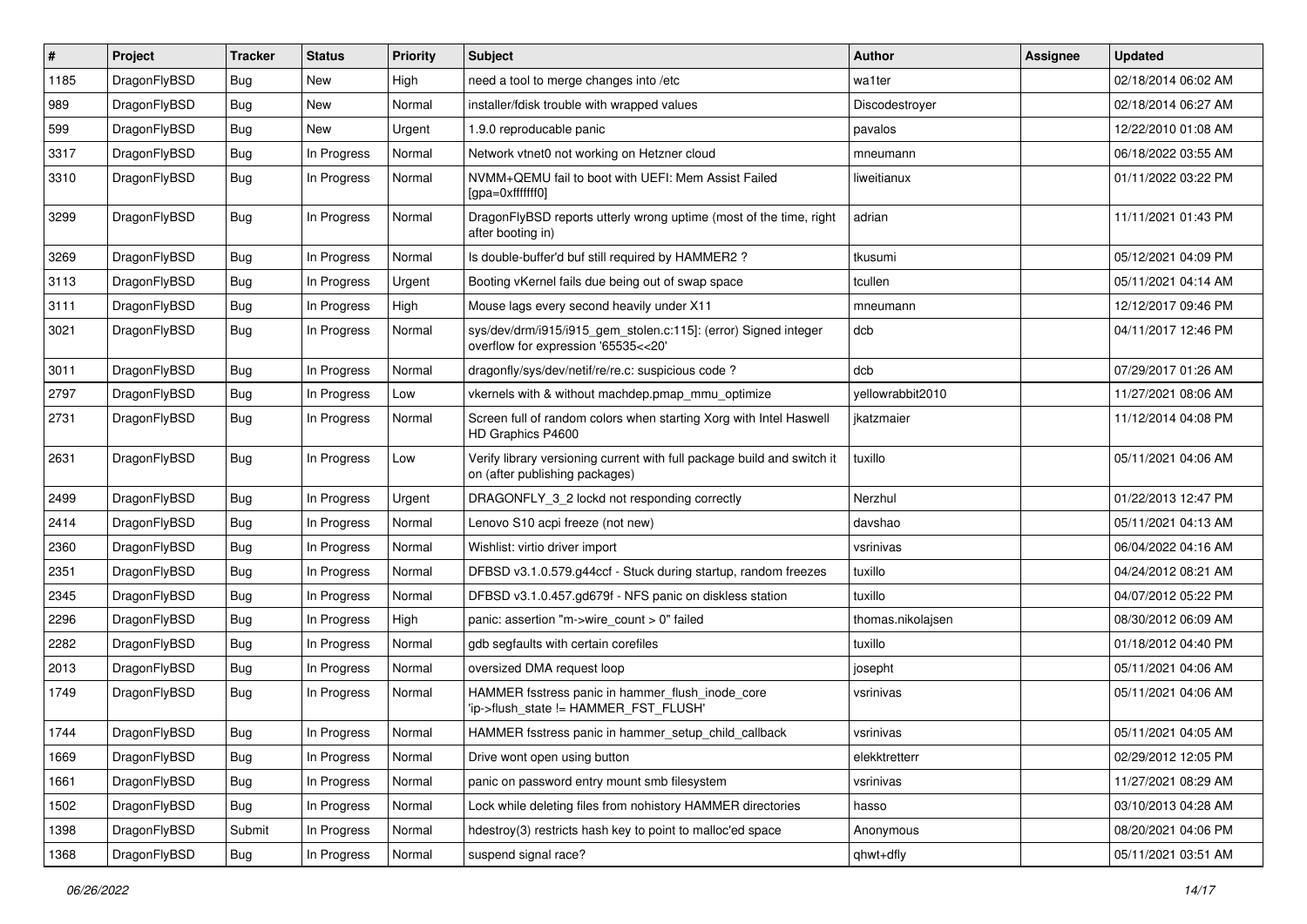| #    | Project      | <b>Tracker</b> | <b>Status</b> | <b>Priority</b> | Subject                                                                                                            | <b>Author</b>      | Assignee | <b>Updated</b>      |
|------|--------------|----------------|---------------|-----------------|--------------------------------------------------------------------------------------------------------------------|--------------------|----------|---------------------|
| 1336 | DragonFlyBSD | Bug            | In Progress   | Normal          | Still looking for reports of missed directory entries w/ HAMMER                                                    | dillon             |          | 05/11/2021 04:00 AM |
| 1307 | DragonFlyBSD | Bug            | In Progress   | Normal          | hammer tid -2 shows unexpected result                                                                              | corecode           |          | 10/18/2016 05:29 PM |
| 1218 | DragonFlyBSD | <b>Bug</b>     | In Progress   | Normal          | panic: assertion: $error == 0$ in hammer start transaction                                                         | rumcic             |          | 05/11/2021 04:00 AM |
| 1181 | DragonFlyBSD | <b>Bug</b>     | In Progress   | Normal          | ACX111 panic                                                                                                       | elekktretterr      |          | 05/11/2021 04:00 AM |
| 1148 | DragonFlyBSD | <b>Bug</b>     | In Progress   | Low             | BCM4311 wireless network adapter detected but not functional                                                       | archimedes.gaviola |          | 05/11/2021 04:00 AM |
| 884  | DragonFlyBSD | <b>Bug</b>     | In Progress   | High            | Performance/memory problems under filesystem IO load                                                               | hasso              |          | 05/11/2021 03:50 AM |
| 725  | DragonFlyBSD | <b>Bug</b>     | In Progress   | Low             | 'make distribution' fails w/'ro' /usr/obi                                                                          | c.turner           |          | 03/09/2013 01:01 PM |
| 604  | DragonFlyBSD | <b>Bug</b>     | In Progress   | Normal          | 1.8.1-RELEASE - clock runs fast on mainboard ASUS P5A-B                                                            | yeti               |          | 05/11/2021 03:55 AM |
| 331  | DragonFlyBSD | <b>Bug</b>     | In Progress   | Normal          | ftpsesame (aka Bridging S01E03)                                                                                    | bastyaelvtars      |          | 03/09/2013 12:28 PM |
| 3152 | DragonFlyBSD | <b>Bug</b>     | Feedback      | Normal          | Console's size in ttyv0 and single user mode is sticking to 80x25,<br>while ttyv1 can make use of the whole screen | overtime           |          | 02/24/2019 01:08 AM |
| 2958 | DragonFlyBSD | <b>Bug</b>     | Feedback      | Normal          | Hammer FS dies during pruning after massive write load                                                             | neilb              |          | 10/11/2016 04:20 AM |
| 2957 | DragonFlyBSD | <b>Bug</b>     | Feedback      | Normal          | swapoff -a followed by swapon -a doesn't give your swap back                                                       | neilb              |          | 10/09/2016 04:17 AM |
| 2644 | DragonFlyBSD | <b>Bug</b>     | Feedback      | Normal          | 3.6.0-REL trap 9 on boot                                                                                           | memmerto           |          | 11/27/2021 08:08 AM |
| 2638 | DragonFlyBSD | <b>Bug</b>     | Feedback      | High            | Fix machdep.pmap_mmu_optimize                                                                                      | tuxillo            |          | 05/11/2021 04:07 AM |
| 2636 | DragonFlyBSD | <b>Bug</b>     | Feedback      | Low             | Add -x flag to iostat (a la solaris)                                                                               | tuxillo            |          | 05/11/2021 04:07 AM |
| 2617 | DragonFlyBSD | <b>Bug</b>     | Feedback      | Normal          | Possible issue with wireless mouse on 3.6 release                                                                  | FilippoMo          |          | 01/14/2015 03:42 PM |
| 2556 | DragonFlyBSD | <b>Bug</b>     | Feedback      | Normal          | DragonFly v3.5.0.81.gd3479 - Process signal weirdness                                                              | tuxillo            |          | 12/17/2013 03:48 PM |
| 2459 | DragonFlyBSD | <b>Bug</b>     | Feedback      | Normal          | apic problems with HP Probook 4510s                                                                                | thowe              |          | 11/27/2021 08:22 AM |
| 2396 | DragonFlyBSD | <b>Bug</b>     | Feedback      | High            | Latest 3.1 development version core dumps while destroying master<br><b>PFS</b>                                    | sgeorge            |          | 01/23/2013 04:10 PM |
| 2347 | DragonFlyBSD | <b>Bug</b>     | Feedback      | High            | Hammer PFSes destroy does not give back full space allocated to<br><b>PFS</b>                                      | sgeorge            |          | 07/19/2012 01:11 AM |
| 2288 | DragonFlyBSD | <b>Bug</b>     | Feedback      | Normal          | Random IO performance loss introduced since January 1st                                                            | lentferj           |          | 01/23/2013 04:21 PM |
| 2090 | DragonFlyBSD | <b>Bug</b>     | Feedback      | Normal          | snd_hda does not support headphone automute                                                                        | justin             |          | 03/29/2012 08:03 PM |
| 2081 | DragonFlyBSD | <b>Bug</b>     | Feedback      | Normal          | Panic on device "detach" / "failure"                                                                               | vsrinivas          |          | 02/29/2012 07:11 AM |
| 1860 | DragonFlyBSD | <b>Bug</b>     | Feedback      | Normal          | Panic while creating UFS fs on vn(4) for initrd                                                                    | matthias           |          | 02/29/2012 07:16 AM |
| 1824 | DragonFlyBSD | <b>Bug</b>     | Feedback      | Normal          | kernel panic, x86, 2.7.3.859.ge5104                                                                                | akirchhoff135014   |          | 03/10/2013 07:49 AM |
| 1745 | DragonFlyBSD | Bug            | Feedback      | Normal          | kmalloc panic                                                                                                      | josepht            |          | 05/11/2021 04:05 AM |
| 1727 | DragonFlyBSD | <b>Bug</b>     | Feedback      | Normal          | CD boot panic (2.6.1) (usb?)                                                                                       | kiril              |          | 05/15/2022 05:10 AM |
| 1718 | DragonFlyBSD | <b>Bug</b>     | Feedback      | Normal          | IDE disk drive not detected by x86_64 2.6.1 Live CD                                                                | bcox               |          | 11/27/2021 08:25 AM |
| 1717 | DragonFlyBSD | <b>Bug</b>     | Feedback      | Normal          | HAMMER panic in hammer cursor down()                                                                               | josepht1           |          | 05/11/2021 04:05 AM |
| 1672 | DragonFlyBSD | <b>Bug</b>     | Feedback      | Normal          | panic (trap 12) around btree_search() in 2.4.1-RELEASE                                                             | floid              |          | 01/19/2015 03:36 AM |
| 1668 | DragonFlyBSD | <b>Bug</b>     | Feedback      | Normal          | Power button not working                                                                                           | elekktretterr      |          | 03/10/2013 06:22 AM |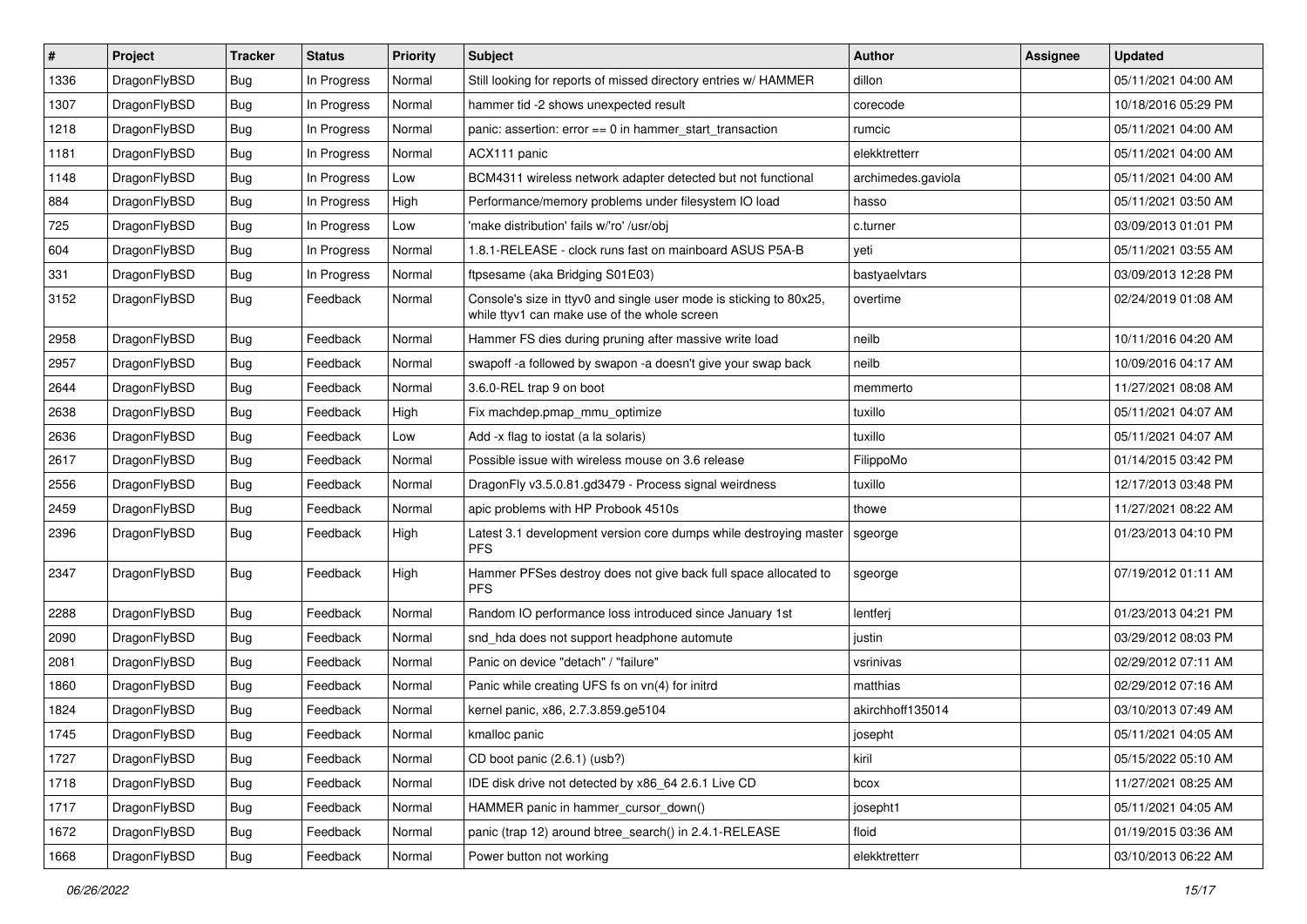| #    | Project      | <b>Tracker</b> | <b>Status</b> | <b>Priority</b> | Subject                                                                                                                                                   | Author         | <b>Assignee</b> | <b>Updated</b>      |
|------|--------------|----------------|---------------|-----------------|-----------------------------------------------------------------------------------------------------------------------------------------------------------|----------------|-----------------|---------------------|
| 1618 | DragonFlyBSD | <b>Bug</b>     | Feedback      | Normal          | collision for 'struct pmap' when using RPC and <sys user.h=""></sys>                                                                                      | carenas        |                 | 05/11/2021 04:05 AM |
| 1613 | DragonFlyBSD | <b>Bug</b>     | Feedback      | Normal          | USB Keyboard not working on master                                                                                                                        | elekktretterr  |                 | 05/11/2021 04:05 AM |
| 1592 | DragonFlyBSD | <b>Bug</b>     | Feedback      | Normal          | AcpiOSUnmapMemory: Warning, deallocation did not track<br>allocation.                                                                                     | eocallaghan    |                 | 06/02/2014 07:45 AM |
| 1591 | DragonFlyBSD | <b>Bug</b>     | Feedback      | Normal          | Lenovo X301 hangs with AHCI Driver CMD TIMEOUT<br>STS=d0 <bsy></bsy>                                                                                      | eocallaghan    |                 | 05/11/2021 04:05 AM |
| 1580 | DragonFlyBSD | <b>Bug</b>     | Feedback      | Normal          | Panic (Fatal trap 12: page fault while in kernel mode) while playing<br>with pf and netif names                                                           | rumcic         |                 | 12/21/2018 01:21 AM |
| 1577 | DragonFlyBSD | <b>Bug</b>     | Feedback      | Normal          | panic: assertion: leaf->base.obj_id == ip->obj_id in<br>hammer ip delete range                                                                            | qhwt+dfly      |                 | 05/11/2021 04:01 AM |
| 1563 | DragonFlyBSD | <b>Bug</b>     | Feedback      | Normal          | reset(1) doesn't reset terminal to the defaults                                                                                                           | hasso          |                 | 03/10/2013 04:17 AM |
| 1560 | DragonFlyBSD | <b>Bug</b>     | Feedback      | Normal          | Unable to modify partition table on ThinkPad T61p during install                                                                                          | rehsack        |                 | 01/15/2015 08:57 AM |
| 1521 | DragonFlyBSD | <b>Bug</b>     | Feedback      | Normal          | amd64 2.4 livecd won't mount root at boot                                                                                                                 | bolapara       |                 | 01/28/2018 03:45 AM |
| 1489 | DragonFlyBSD | <b>Bug</b>     | Feedback      | Normal          | panic: ufs dirbad: bad dir                                                                                                                                | rumcic         |                 | 03/10/2013 04:34 AM |
| 1486 | DragonFlyBSD | <b>Bug</b>     | Feedback      | Normal          | Interrupt storm related to SATA DVD device                                                                                                                | hasso          |                 | 05/11/2021 04:01 AM |
| 1481 | DragonFlyBSD | <b>Bug</b>     | Feedback      | Normal          | panic: assertion: kva p(buf) in soopt from kbuf (after ipfw pipe<br>show, 2.2.1-R)                                                                        | combiner       |                 | 05/11/2021 04:01 AM |
| 1456 | DragonFlyBSD | <b>Bug</b>     | Feedback      | Normal          | Microsoft wireless desktop problems                                                                                                                       | elekktretterr  |                 | 01/15/2015 08:34 AM |
| 1454 | DragonFlyBSD | <b>Bug</b>     | Feedback      | Normal          | Unable to boot from external USB DVD drive                                                                                                                | elekktretterr  |                 | 05/11/2021 04:01 AM |
| 1448 | DragonFlyBSD | <b>Bug</b>     | Feedback      | Normal          | panic: assertion: _tp->tt_msg->tt_cpuid == mycpuid in<br>tcp_callout_active tcp_output tcp_usr_send netmsg_pru_send<br>netmsg service tcpmsg service loop | dillon         |                 | 05/11/2021 04:00 AM |
| 1429 | DragonFlyBSD | <b>Bug</b>     | Feedback      | Normal          | vkernel bug - "mfree: m->m_nextpkt != NULL"                                                                                                               | dillon         |                 | 05/11/2021 04:00 AM |
| 1387 | DragonFlyBSD | <b>Bug</b>     | Feedback      | Normal          | zero-size malloc and ps: kvm_getprocs: Bad address                                                                                                        | qhwt+dfly      |                 | 05/11/2021 04:00 AM |
| 1332 | DragonFlyBSD | <b>Bug</b>     | Feedback      | Normal          | DFBSD 2.2 - Booting usbcdrom/usbsticks on thinkpad hangs on<br>"BTX Halted"                                                                               | tuxillo        |                 | 05/11/2021 04:00 AM |
| 1330 | DragonFlyBSD | Bug            | Feedback      | Normal          | Hammer, usb disk, SYNCHRONIZE CACHE failure                                                                                                               | josepht        |                 | 06/02/2014 04:56 AM |
| 1282 | DragonFlyBSD | <b>Bug</b>     | Feedback      | Normal          | panic (trap 12) when booting SMP kernel on Atom 330 (dual core)                                                                                           | tomaz.borstnar |                 | 05/11/2021 04:00 AM |
| 1250 | DragonFlyBSD | Bug            | Feedback      | Normal          | Panic upon plugging an USB flash drive into the machine                                                                                                   | rumcic         |                 | 03/10/2013 05:17 AM |
| 1249 | DragonFlyBSD | <b>Bug</b>     | Feedback      | Normal          | panic: ffs vfree: freeing free inode                                                                                                                      | rumcic         |                 | 03/10/2013 05:13 AM |
| 1144 | DragonFlyBSD | <b>Bug</b>     | Feedback      | Normal          | Incorrect clock under KVM                                                                                                                                 | msylvan        |                 | 03/09/2013 01:17 PM |
| 1101 | DragonFlyBSD | Bug            | Feedback      | Normal          | ohci related panic                                                                                                                                        | polachok       |                 | 05/11/2021 04:00 AM |
| 979  | DragonFlyBSD | <b>Bug</b>     | Feedback      | Normal          | Failure-prone USB mass storage (SB600? msdosfs? CAM?)                                                                                                     | floid          |                 | 01/15/2015 08:38 AM |
| 846  | DragonFlyBSD | Bug            | Feedback      | Normal          | USB bugs:usb mouse can't used!                                                                                                                            | frankning      |                 | 01/15/2015 08:36 AM |
| 806  | DragonFlyBSD | <b>Bug</b>     | Feedback      | Normal          | boot error on MacBook                                                                                                                                     | tralamazza     |                 | 06/04/2022 05:28 AM |
| 570  | DragonFlyBSD | Bug            | Feedback      | Normal          | 1.8.x: ACPI problems                                                                                                                                      | qhwt+dfly      |                 | 06/02/2014 03:45 AM |